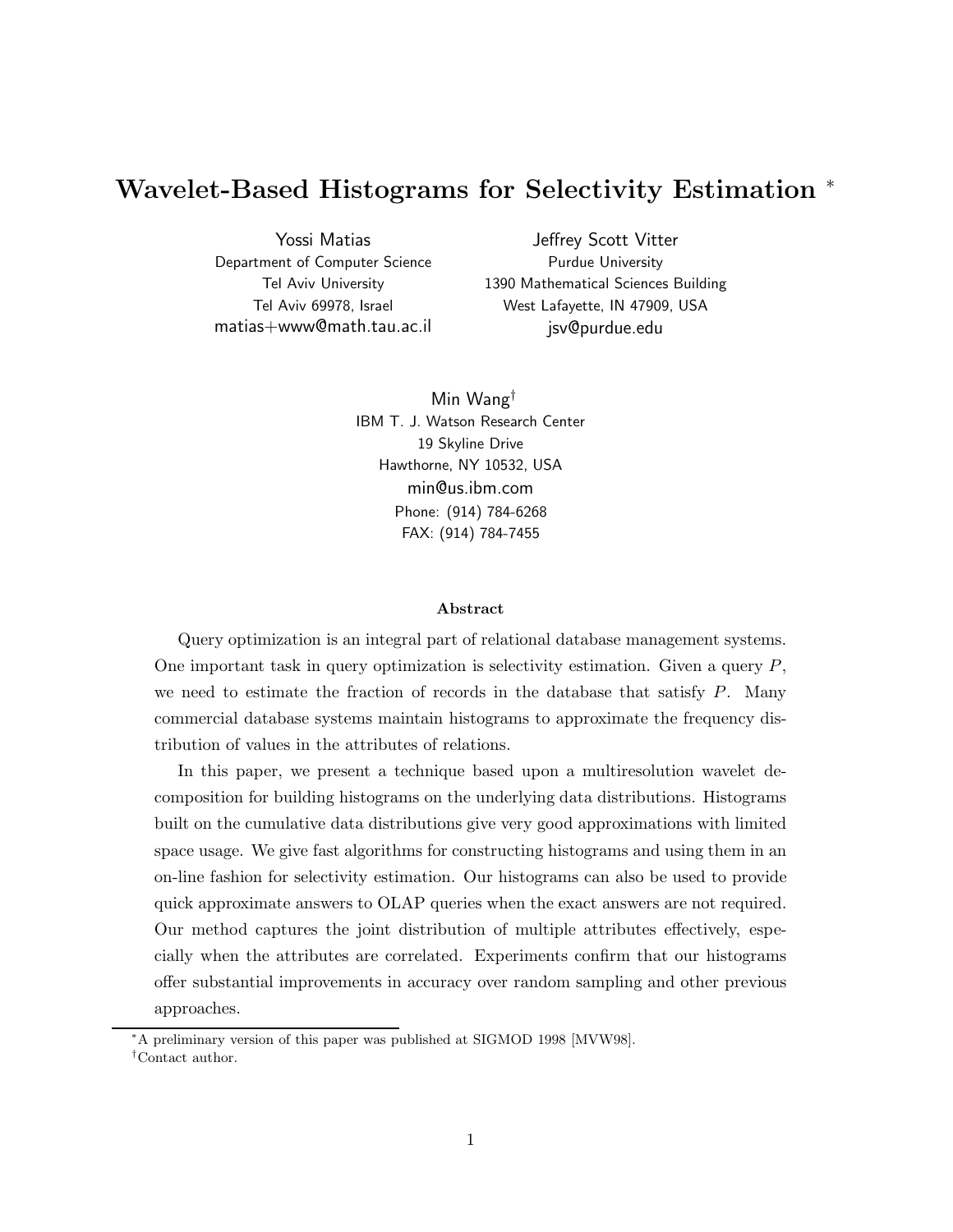## **1 Introduction**

Several important components in a database management system (DBMS) require accurate estimation of the selectivity of a given query. For example, query optimizers use it to evaluate the costs of different query execution plans and choose the preferred one. In this section we briefly review previous work on selectivity estimation.

#### **1.1 System R**

IBM's System R is among the earliest RDBMSs, and its optimizer has set a tone for most modern optimizers [SAC+79]. The optimizers of several major database products still follow the general framework set by System R. That is, for any given query, the optimizer will do the following:

- Define a query plan space and an algorithm to search and enumerate all plans in the space.
- Define a cost model by which the cost of a query plan can be estimated.
- When a user issues a query, the optimizer will search through its query plan space and estimate the cost of each plan. Then the best (least-cost) plan is chosen and given to a *query execution engine* to run and the output is returned to the user.

However, the cost model of System R is not good enough because its most important component, selectivity estimation, is too simple. The selectivity estimation is done based on very simplified and unrealistic assumptions about the underlying data distribution. For example, the query optimizer assumes that each column of a table has uniform distribution and the columns are independent of each other. As a result, the selectivity estimation may be very inaccurate, and the optimizer could choose very inefficient query plans.

#### **1.2 Bucket Histograms**

The histogram is the most widely used form to store statistical information of the data distributions in a database. Many different histograms have been proposed in the literature and some have been deployed in commercial RDBMSs. However, almost all previous histograms have one thing in common: they all use buckets to partition the data, although in different ways.

A bucket-based histogram approximates the data in an attribute of a relation by grouping attribute values into *buckets* and estimating the attribute values and their frequencies based on the summary statistics maintained in each bucket. More specifically, a histogram of an attribute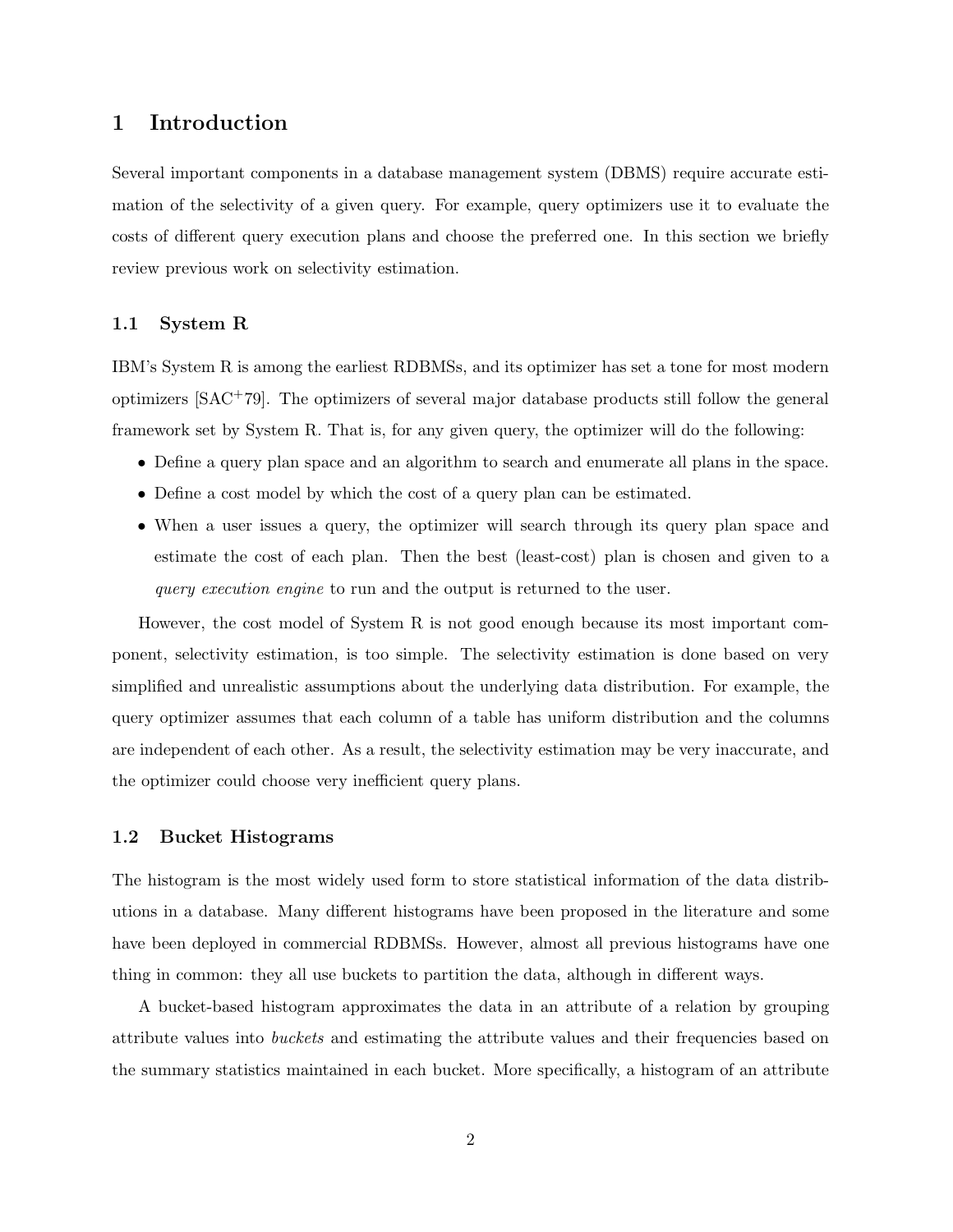is an approximation of the frequency distribution of the attribute values obtained as follows: The (*attribute value*, *frequency*) pairs of the distribution are partitioned into buckets; The frequency of each value in a bucket is approximated by the average of the frequencies of all values in the bucket; The set of values in a bucket is usually approximated in some compact fashion as well.

The simplest histogram is the so-called *equi-width histogram*. It partitions the domain of an attribute into consecutive equal-length subintervals. Each subinterval is characterized by just one parameter: the average frequency of the values in the subinterval.

The popular *equi-depth histogram* [PSC84] partitions the interval between the minimum and maximum attribute value of a column into consecutive subintervals so that the total frequency of the attribute values for each subinterval is the same.

It is interesting to note that these two simple histograms (or their variants) are still used extensively in today's major commercial RDBMSs like Oracle, Informix, Microsoft SQL Server, Sybase, and Ingres.

Poosala et al. [PIHS96, Poo97a] propose a taxonomy to capture all previously proposed histograms; new histograms types can be derived by combining effective aspects of different histogram methods. Among the histograms discussed in [PIHS96, Poo97a], the MaxDiff(V, A) histogram gives the best overall performance. The MaxDiff $(V, A)$  histogram uses attribute value V as "sort parameter" and *area* A as "source parameter" to choose the bucket boundaries. In a MaxDiff(V, A) histogram with  $\beta$  buckets, there is a bucket boundary between two adjacent attribute values if the difference between their areas is one of the  $\beta - 1$  largest such differences. It is shown in [PIHS96, Poo97a] that MaxDiff $(V, A)$  histograms achieve better approximation than previous well-known methods like equi-depth and compressed histograms [PIHS96].

Poosala et al. [PIHS96] also mention other histogram techniques. For example, histograms based on minimizing the variance of the source parameter such as area have a performance similar to that of  $\text{MaxDiff}(V,A)$ , but are computationally more expensive to construct. They also mention a spline-based technique, but it does not perform as well as  $MaxDiff(V,A)$ .

All the histograms discussed so far partition the underlying data in some particular fashion. The effectiveness and accuracy of various partition methods highly depend on the data distributions and query types. In general, using a specific partition method to capture many unpredictable data distributions is a hard job, especially for multidimensional data. It is desirable to study general methods to construct histograms whose usability is more robust.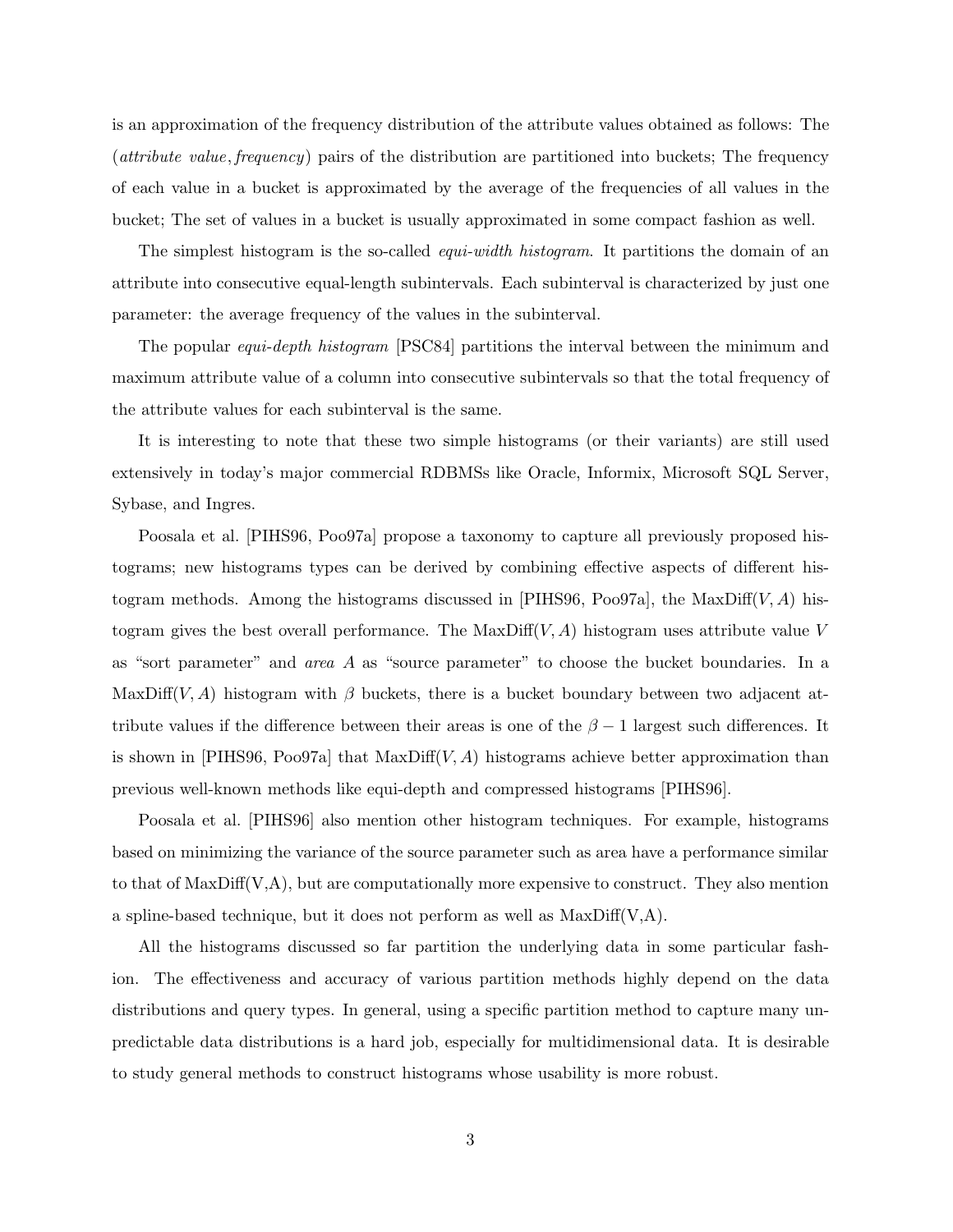#### **1.3 Non-Histogram Techniques**

*Random sampling* has attracted extensive study in database community in the last 15 years and there has been considerable amount of work done in sampling-based estimations [HS92, HS95, LNS90, LN85, GM98]. All sampling-based techniques are based on the fact that a large data set can be represented well by a small random sample of the data elements. For selectivity estimation, sampling is a natural tool: at query optimization time, a random sample is collected and the selectivity of any given query is computed based on the sample. The advantages of samplingbased methods are obvious: no pre-computed and stored statistical information is needed, and it has probabilistic guarantees on the accuracy. However, obtaining a good sample at query optimization time is expensive, and sampling results cannot be preserved for later uses.

Another estimation technique is *probabilistic counting* and it is mainly used for estimating the size of projections. We refer the readers to [FM85, SDNR96, GG81] for more details.

*Parametric estimation* is a standard statistical technique that can also be used to estimate selectivity [Chr83, SLRD83]. However, this technique assumes that the data distribution resemble some well studied mathematical distribution that is usually characterized by several parameters. The assumption is often not true in real database applications.

## **1.4 Multidimensional Data**

When a query involves multiple attributes in a relation, the selectivity depends on these attributes' *joint data distribution*, that is, the frequencies of all combination of attribute values. The main challenge for histograms for multidimensional (multi-attribute) data is to capture the correlations among different attributes.

To simplify the selectivity estimation for multi-attribute queries, most commercial DBMSs make the *attribute value independence assumption*. Under such an assumption, a system maintains histograms only for individual attributes, and the joint probabilities are derived by multiplying the individual probabilities. Real-life data rarely satisfy the attribute value independence assumption. Functional dependencies and various types of correlations among attributes are very common. Making the attribute value independence assumption in these cases results in very inaccurate estimation of the joint data distribution and poor selectivity estimation.

Muralikrishna and DeWitt [MD88] use an interesting spatial index partitioning technique to construct equi-depth histograms for multidimensional data. One drawback with this approach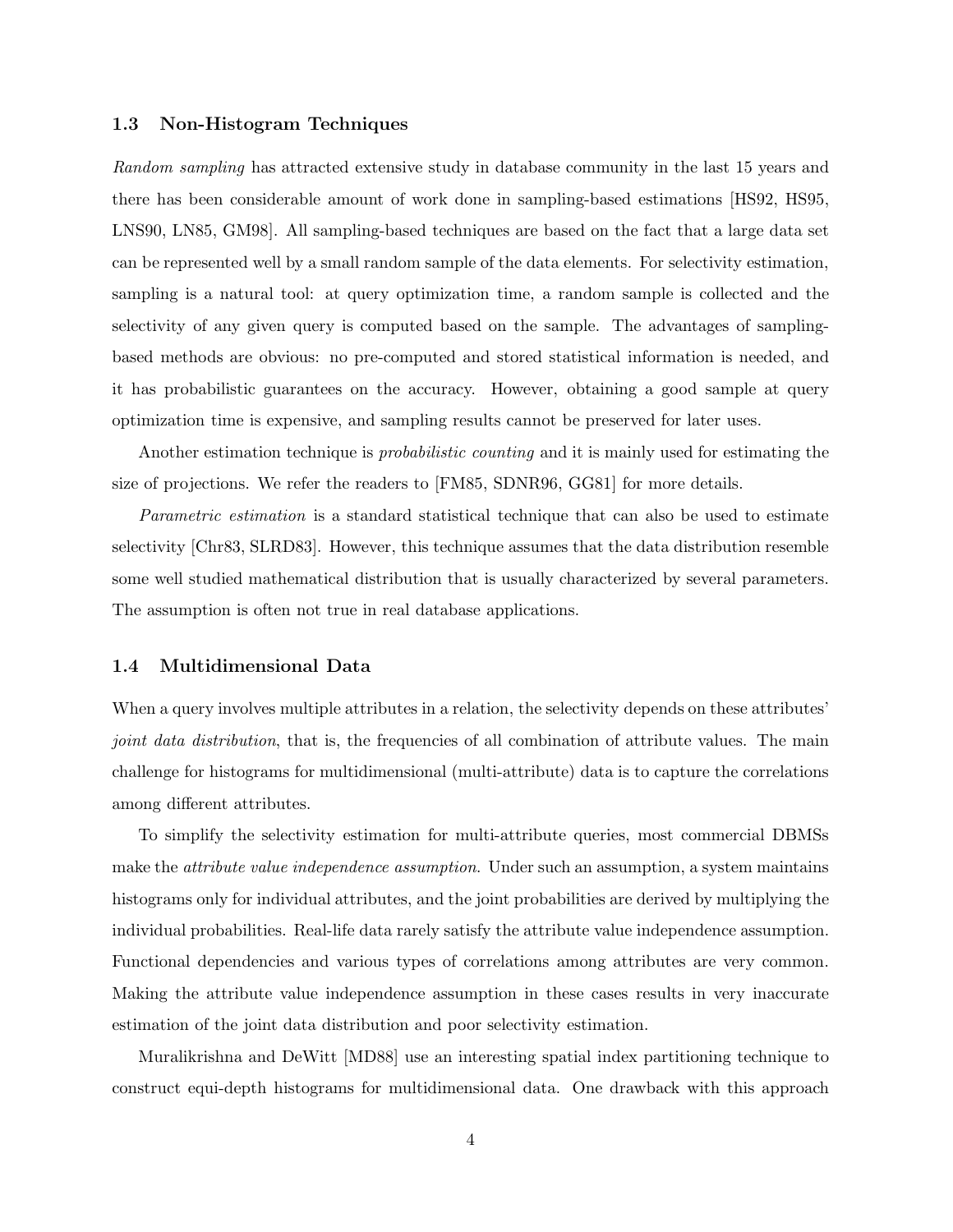is that it considers each dimension only once during the partition. Poosala and Ioannidis [PI97] propose two effective alternatives. The first approach partitions the joint data distribution into mutually disjointed buckets and approximates the frequency and the value sets in each bucket in a uniform manner. Among this new class of histograms, the multidimensional  $MaxDiff(V,A)$ histograms computed using the MHIST-2 algorithm are the most accurate and perform better in practice than previous methods [PI97]. The second approach uses the powerful *singular value decomposition* (SVD) technique from linear algebra. The approach is limited to handling two dimensions, and its accuracy depends largely on that of the underlying one-dimensional histograms.

#### **1.5 Contributions**

The contribution of this paper is threefold. First, we propose a method to build efficient and effective histograms using wavelet decomposition. Our histograms give accurate selectivity estimation for query optimization and other related applications in database systems. Second, our method can be naturally extended to capture the distribution of multidimensional data. Third, we introduce the structure of error tree to represent wavelet decomposition procedure. Based on this structure, we develop efficient reconstruction algorithm for query optimization time.

Subsequent to the introduction of wavelet-based selectivity estimation in the preliminary version of this paper [MVW98], there have been many interesting new developments in using wavelet-based techniques in databases and related applications [Wan99, VWI98, VW99, CGRS00, MVW00, GG02, NRS99, GKMS01, WVLP, DR, PM, MP03, BMW]; further elaboration is given in Section 6. Many of these developments are based on the basic techniques introduced in this paper.

The rest of the paper is organized as follows. In Section 2, we give a brief introduction on wavelets and explain in detail how to build a wavelet-based histogram. In Section 3, we explain how to estimate the selectivity of any given range query using our wavelet-based histogram at query optimization time. In Section 4, we extend our work to multi-dimensional cases. We compare the performance of our wavelet-based histogram with random sampling and state-of-theart histogram method through experiments in Section 5 and draw conclusions in Section 6.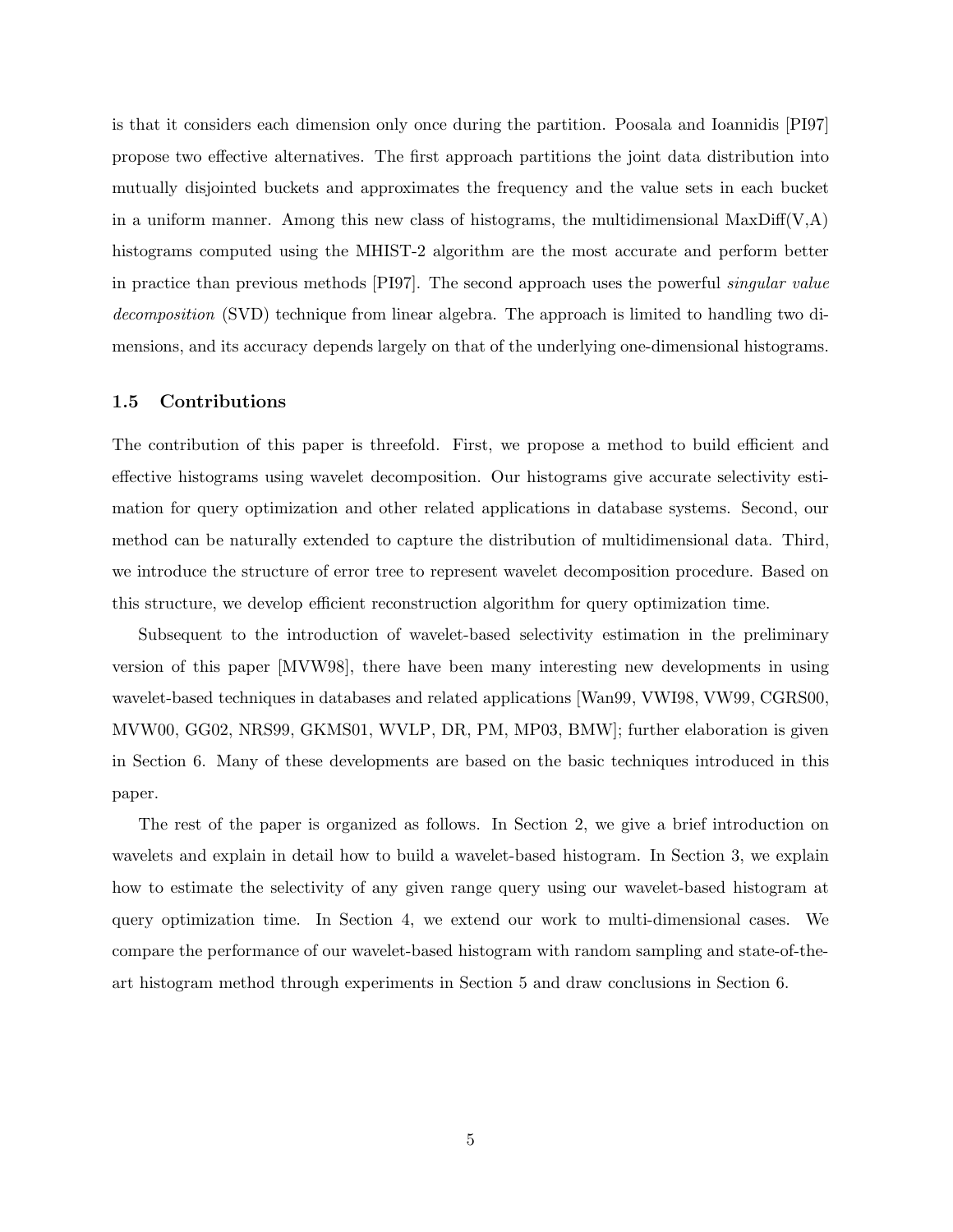## **2 Wavelet-Based Histograms**

In this section we describe how to construct a wavelet-based histogram. We first give a high-level description of the construction algorithm. We then describe the algorithm steps in detail.

Wavelets are a mathematical tool for hierarchical decomposition of functions. Wavelets represent a function in terms of a coarse overall shape, plus details that range from broad to narrow. Regardless of whether the function of interest is an image, a curve, or a surface, wavelets offer an elegant technique for representing the various levels of detail of the function in a space-efficient manner.

A histogram can be considered as a compressed representation of the original data. In this sense, our approaches can also be categorized as histogram methods. However, our methods neither use buckets nor do they try to partition the original data. Instead, our methods try to extract and summarize information from the original data. Although the traditional histograms also summarize the original data, they are *local*, while our methods are *hierarchical and global*.

#### **2.1 Notations**

The set of predicates we consider in this paper for purpose of estimating data distribution is the set of selection queries, in particular, *range predicates* of the form  $l \leq X \leq h$ , where X is a non-negative attribute of the domain of a relation  $R$ , and  $l$  and  $h$  are constants. The predicate is satisfied by those tuples for which the value of attribute X is between l and h. The set of *equal predicates* is the subset of the range predicates that have  $l = h$ . The set of *one-side range predicates* is the special case of range predicates in which  $l = -\infty$  or  $h = \infty$ .

We adopt the notations in [PIHS96] to describe the data distributions and various histograms. The *domain*  $D = \{0, 1, 2, ..., N-1\}$  of an attribute X is the set of all possible values of X. The value set  $V \subseteq D$  consists of the *n* distinct values of X that are actually present in relation R. Let  $v_1 < v_2 < \cdots < v_n$  be the *n* values of *V*. The *spread*  $s_i$  of  $v_i$  is defined as  $s_i = v_{i+1} - v_i$ . (We take  $s_0 = v_1$  and  $s_n = 1$ .) The *frequency*  $f_i$  of  $v_i$  is the number of tuples in which X has value  $v_i$ . The *cumulative frequency*  $c_i$  of  $v_i$  is the number of tuples  $t \in R$  with  $t.X \leq v_i$ ; that is,  $c_i = \sum_{j=1}^i f_j$ . The data distribution of X is the set of pairs  $\mathcal{T} = \{(v_1, f_1), (v_2, f_2), \ldots, (v_n, f_n)\}.$ The *cumulative data distribution* of X is the set of pairs  $\mathcal{T}^{\mathcal{C}} = \{(v_1, c_1), (v_2, c_2), \ldots, (v_n, c_n)\}.$  The *extended cumulative data distribution* of X, denoted by  $\mathcal{T}^{C^+}$ , is the cumulative data distribution of  $\mathcal{T}^{\mathcal{C}}$  extended over the entire domain D by assigning zero frequency to every value in  $D - V$ .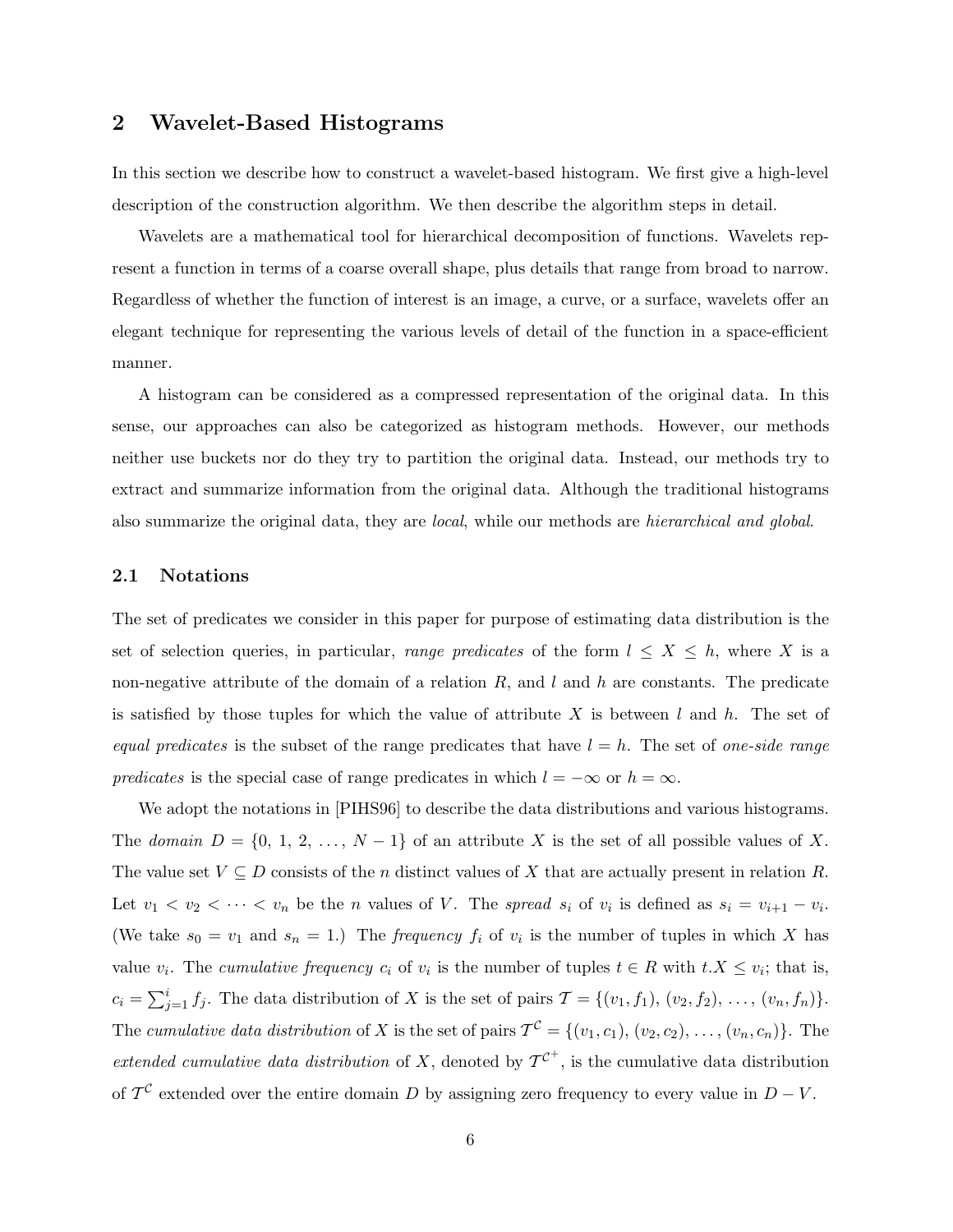#### **2.2 Building A Histogram: A High Level Description**

Building a wavelet-based histogram is a three-step procedure:

- 1. *Preprocessing* In a preprocessing step, we form the *extended cumulative data distribution*  $\mathcal{T}^{\mathcal{C}^+}$  of the attribute X, from the original data or from a random sample of the original data.
- 2. *Wavelet Decomposition* We compute the wavelet decomposition of  $\mathcal{T}^{\mathcal{C}^+}$ , obtaining a set of N wavelet coefficients.
- 3. *Pruning* We keep only the m most significant wavelet coefficients, for some m that corresponds to the desired storage usage. The choice of which  $m$  coefficients we keep depends upon the particular pruning method we use.

After applying the above algorithm, we obtain  $m$  wavelet coefficients. The values of these coefficients, together with their positions (indices), are stored and serve as a histogram for reconstructing the approximate data distribution in the on-line phase (query phase). To compute the estimate for the number of tuples whose X value is in the range  $l \leq X \leq h$ , we reconstruct the approximate values for h and  $l-1$  in the extended cumulative distribution function and then subtract them.

Next we discuss each step in greater details.

#### **2.3 Preprocessing**

In the preprocessing step, we compute the full data distribution  $\mathcal T$ . The extended cumulative data distribution  $\mathcal{T}^{\mathcal{C}^+}$  can be easily computed from T. Exact computation of T can be done by maintaining a counter for each distinct attribute value in  $V$ . When the cardinality of  $V$  is relatively small so that  $\mathcal T$  fits in internal memory, which is often the case for the low-dimensional data we consider, we can keep a (hash) table in memory, and  $\mathcal T$  can be obtained in one complete scan through the relation.

When the cardinality of  $V$  is too large, multiple passes through the relation will be required to obtain  $\mathcal T$ , resulting in possibly excessive I/O cost. We can instead use an I/O-efficient external merge sort to compute T and minimize the  $I/O$  cost [Vit01]. The merge sort process here is different from the traditional one: During the merging process, records with the same attribute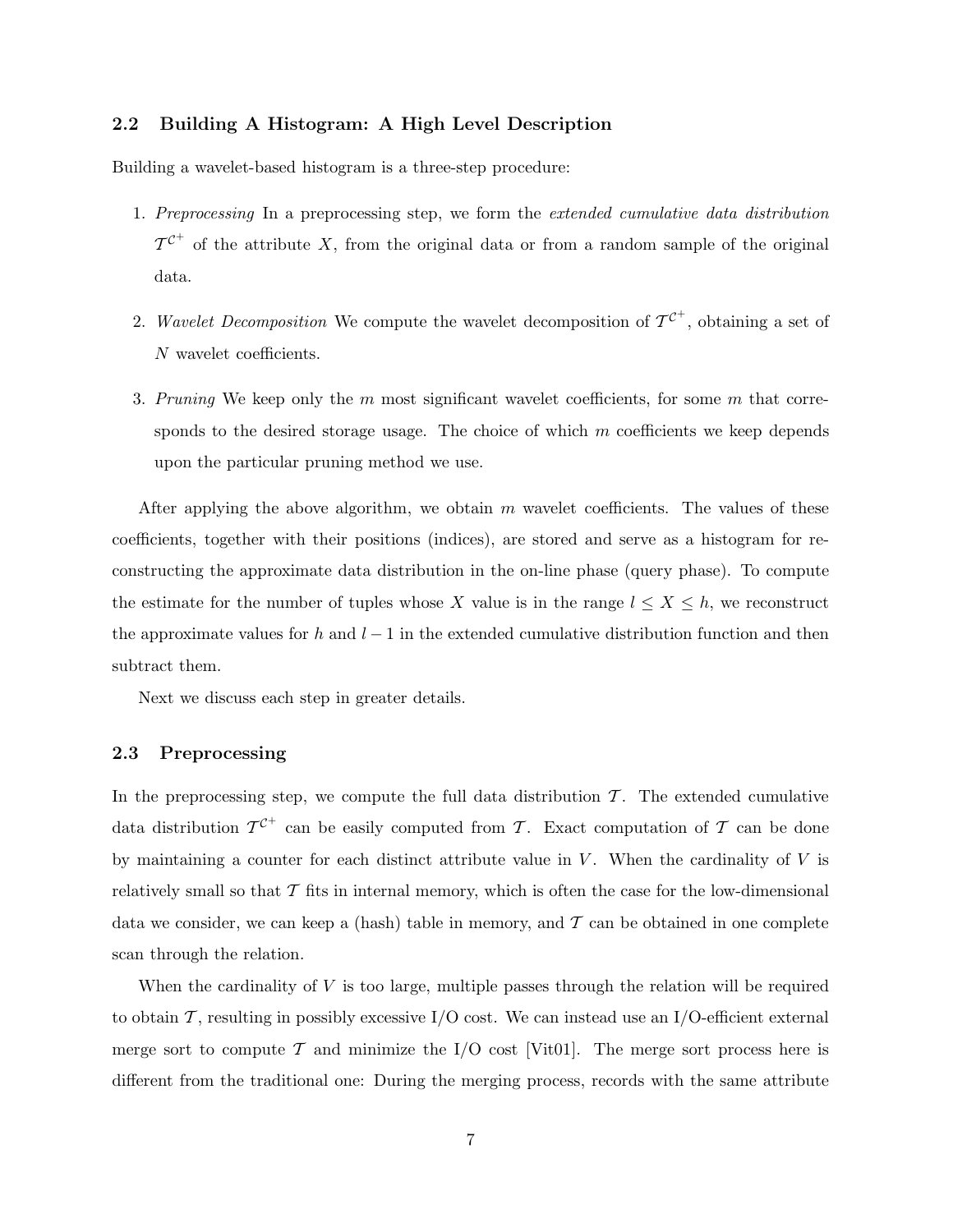value can be combined by summing the frequencies. After a small number of multi-way passes in the merge sort, the lengths of the runs will stop increasing; the length of each run is bounded by the cardinality of  $V$ , whose size, although too large to fit in memory, is typically small in comparison with the relation size.

If for any reason it's necessary to further reduce the I/O and CPU costs of the precomputation of  $\mathcal{T}$ , a well-known approach is to use random sampling [PSC84, MD88]. The idea is to sample s tuples from the relation randomly and compute  $\mathcal T$  for the sample. The sample data distribution is then used as an estimate of the real data distribution. To obtain the random sample in a single linear pass, the method of choice is the skip-based method [Vit87] when the number of tuples T is known beforehand or the reservoir sampling variant [Vit85] when T is unknown. A running up-to-date sample can be kept using a backing sample approach [GMP97]. We do not consider in this paper the issues dealing with sample size and the errors caused by sampling. Our experiments confirm that wavelet-based histograms that use random sampling as a preprocessing step give estimates that are almost as good as those from wavelet-based histograms that are built on the full data. On the other hand, as we shall see in Section 5, the wavelet-based histograms (whether they use random sampling in their preprocessing or not) perform significantly better at estimation than do naive techniques based on random sampling alone.

In this paper, we do not consider the I/O complexities of the wavelet decomposition and of pruning, since both of them are performed on the cumulative data distribution  $\mathcal{T}^{\mathcal{C}^+}$ , and the size of  $\mathcal{T}^{\mathcal{C}^+}$  is generally not large and can fit in internal memory for the low-dimensional data we considered in this paper. For high-dimensional data, which is generally larger, the I/O efficiencies of the wavelet decomposition and of pruning are considered in [VWI98, VW99].

#### **2.4 Wavelet Decomposition**

After the preprocessing step, we obtain the extended cumulative data distribution  $\mathcal{T}^{\mathcal{C}^+}$ . We can view  $\mathcal{T}^{\mathcal{C}^+}$  as a one-dimensional array S of size N. The goal of the wavelet decomposition step is to represent the array S at hierarchical levels of detail.

First we need to choose wavelet basis functions. Haar wavelets are conceptually the simplest wavelet basis functions, and for purposes of exposition in this paper, we focus our discussion on Haar wavelets. Suppose  $S$  is an array of  $N$  values:

$$
S = [S(0), S(1), \dots, S(N-1)].
$$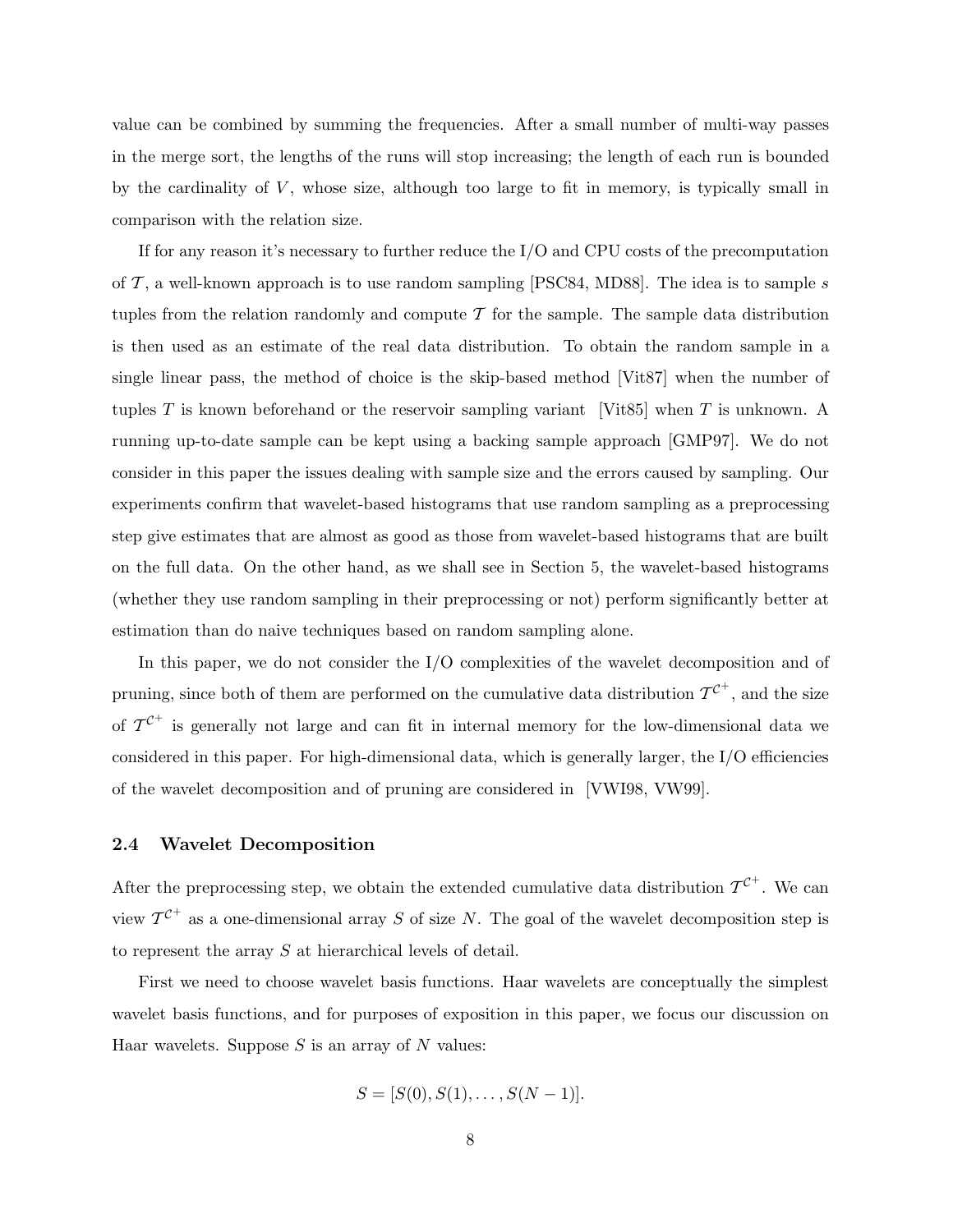To apply the Haar wavelet decomposition to  $S$ , we assume N is a power of 2. (Otherwise we can pad S with dummy zero entries. There are better methods than padding to use in practice.) We first normalize S at base level  $j = \log N$  by setting  $S_{j,k} = \frac{S(k)}{\sqrt{2^j}}$  for each  $0 \le k \le N$ .

The decomposition of array S can be done using the following recursive formulas:

$$
S_{i,k} = \frac{\sqrt{2}(S_{i+1,2k} + S_{i+1,2k+1})}{2}
$$

$$
\widehat{S}_{i,k} = \frac{\sqrt{2}(S_{i+1,2k} - S_{i+1,2k+1})}{2}
$$

for  $0 \le i \le j-1$  and  $0 \le k \le 2^i-1$ . The decomposition results is the sequence

$$
[S_{0,0}, \ \widehat{S}_{1,0}, \ \widehat{S}_{1,1}, \ldots, \widehat{S}_{j-1,2^{j-1}-1}].
$$

The entries in the sequence are called *wavelet coefficients*.

The reconstruction is a reverse process to the decomposition, and can be done using the following backward recursive formulas:

$$
S_{i,2k} = \frac{\sqrt{2}(S_{i-1,k} + \widehat{S}_{i-1,k})}{2};
$$
  

$$
S_{i,2k+1} = \frac{\sqrt{2}(S_{i-1,k} - \widehat{S}_{i-1,k})}{2},
$$

for  $1 \le i \le j$  and  $0 \le k \le 2^{i-1} - 1$ .

The following pseudocode accomplishes the decomposition *in situ*, transforming a set of values into wavelet coefficients in place.

**Procedure**  $Decomposition(s : array[0... 2<sup>j</sup> - 1]$  of reals)

 $s = s/\sqrt{2^j}$ ; 2*<sup>j</sup>* ; //normalize input values  $g = 2^{j}$ ; while  $g \geq 2$  do  $DecompositionStep(s[0...g-1])$ ;  $g = g/2;$ 

**Procedure**  $DecompositionStep(s : array[0... 2<sup>j</sup> - 1]$  of reals)

**for** 
$$
i = 0
$$
 **to**  $2^{j}/2 - 1$  **do**  
\n $s'[i] = s[2i] + s[2i + 1]/\sqrt{2};$   
\n $s'[i + 2^{j}/2] = s[2i] - s[2i + 1]/\sqrt{2};$   
\n $s = s';$ 

The following pseudocode reconstructs the original data from the wavelet coefficients: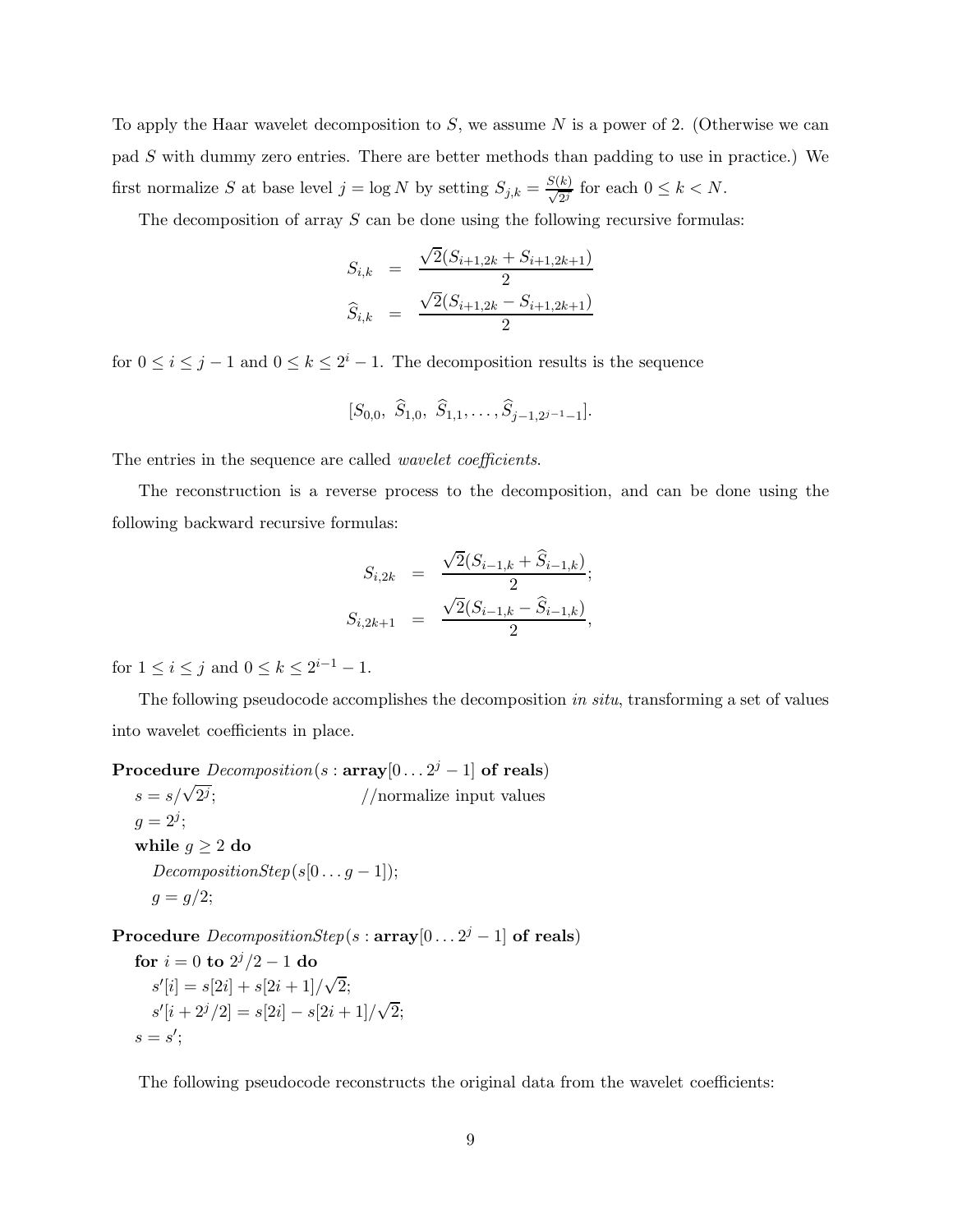**Procedure**  $Reconstruction(s: array[0... 2<sup>j</sup> - 1]$  of reals)  $s = s/\sqrt{2^j};$  $g=2;$ **while**  $g \leq 2^j$  **do**  $ReconstructionStep(s[0...g-1]);$  $g = 2g;$  $s = s'$ 2*<sup>j</sup>* ; //undo normalization

**Procedure**  $ReconstructionStep(s : array[0... 2<sup>j</sup> - 1]$  of reals)

**for** 
$$
i = 0
$$
 **to**  $2^{j}/2 - 1$  **do**  
\n $s'[2i] = s[i] + s[2^{j}/2 + i]/\sqrt{2};$   
\n $s'[2i + 1] = s[i] - s[2^{j}/2 + i]/\sqrt{2};$   
\n $s = s';$ 

The wavelet decomposition (reconstruction) is very efficient computationally, requiring only  $O(N)$  CPU time for an array of N values.

The above decomposition and reconstruction processes include the normalization operation. The input array has been normalized in the very beginning. In the following, we illustrate the process of Haar wavelet decomposition using a concrete example. To simplify the presentation, we ignore the normalization factors.

**Example 1** Suppose the extended cumulative data distribution of attribute X is represented by a one-dimensional array of  $N = 8$  data items:

$$
S = [2, 2, 2, 3, 5, 5, 6, 6].1
$$

We perform a wavelet transform on it. We first average the array values, pairwise, to get the new lower-resolution version with values

$$
[2, 2.5, 5, 6].
$$

That is, the first two values in the original array (2 and 2) average to 2, and the second two values 2 and 3 average to 2.5, and so on. Clearly, some information is lost in this averaging process. To recover the original array from the four averaged values, we need to store some *detail coefficients*, which capture the missing information. Haar wavelets store one half of the pairwise differences

<sup>&</sup>lt;sup>1</sup>The domain of attribute *X* is  $D = \{0, 1, 2, \cdots, 7\}$ . The corresponding data distribution and extended cumulative data distribution of X are  $\{(0,2), (3,1), (4,2), (6,1)\}$  and  $\{(0,2), (1,2), (2,2), (3,3), (4,5), (5,5), (6,6), (7,6)\},$ respectively.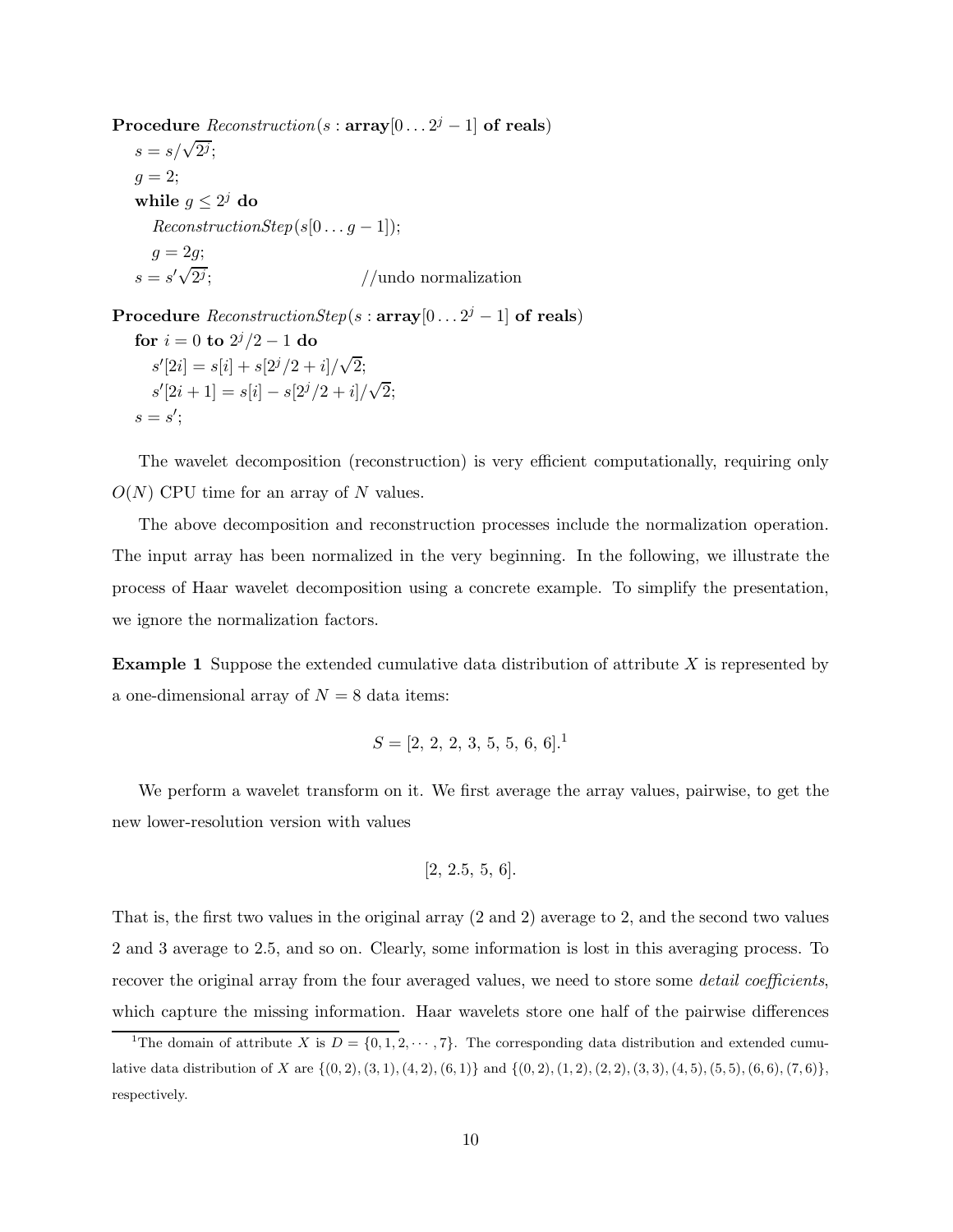of the original values as detail coefficients. In the above example, the four detail coefficients are  $(2-2)/2 = 0$ ,  $(2-3)/2 = -0.5$ ,  $(5-5)/2 = 0$ , and  $(6-6)/2 = 0$ . It is easy to see that the original values can be recovered from the averages and differences.

We have succeeded in decomposing the original array into a lower-resolution version of half the number of entries and a corresponding set of detail coefficients. By repeating this process recursively on the averages, we get the full decomposition:

| Resolution | Averages                          | Detail Coefficients |
|------------|-----------------------------------|---------------------|
|            | $[2,\,2,\,2,\,3,\,5,\,5,\,6,\,6]$ |                     |
|            |                                   |                     |
|            |                                   |                     |
|            |                                   |                     |

We have obtained the *wavelet transform* (also called *wavelet decomposition*) of the original eight-value array, which consists of the single coefficient representing the overall average of the original values, followed by the detail coefficients in the order of increasing resolution:

$$
\widehat{S} = [3\frac{7}{8}, -3\frac{1}{4}, -\frac{1}{4}, -\frac{1}{2}, 0, -\frac{1}{2}, 0, 0].
$$
\n(1)

No information has been gained or lost by this process. The original array has eight values, and so does the transform. Given the transform, we can reconstruct the exact values by recursively adding and subtracting the detail coefficients from the next-lower resolution. ◻

As illustrated in the pseudocode (but not the example), the wavelet coefficients at each level of the recursion are normalized; the coefficients at the lower resolutions are weighted more heavily than the coefficients at the higher resolutions. One advantage of the normalized wavelet transform is that in many cases a large number of the detail coefficients turn out to be very small in magnitude. Truncating these small coefficients from the representation (i.e., replacing each one by 0) introduces only small errors in the reconstructed signal. We can approximate the original signal effectively by keeping only the most significant coefficients, determined by some pruning method, as discussed in the next subsection.

A better higher-order approximation for purposes of range query selectivity can be obtained by using linear wavelets as a basis rather than Haar wavelets. Linear wavelets share the important properties of Haar wavelets that we exploit for efficient processing. It is natural in conventional histograms to interpolate the values of items within a bucket in a uniform manner. Such an approximation corresponds to a linear function between the endpoints of the bucket. The approximation induced when we use linear wavelets is a piecewise linear function, which implies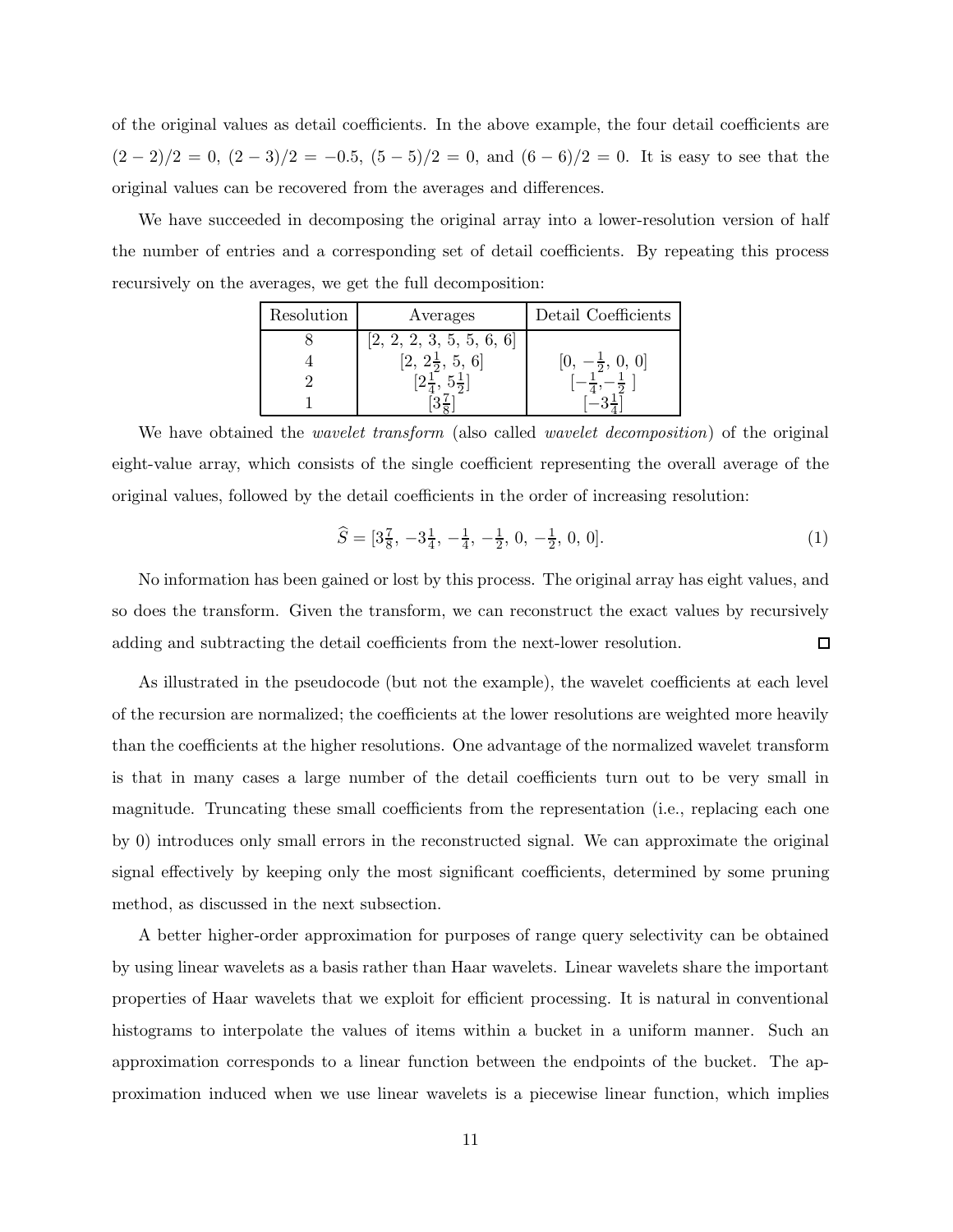exactly this sort of linear interpolation. It therefore makes sense intuitively that the use of linear wavelets, in which we optimize directly for the best set of interpolating segments, will perform better than standard histogram techniques.

#### **2.5 Pruning and Error Measures**

Given the storage limitation for the histogram, we can only "keep" a certain number of the N wavelet coefficients. Let  $m$  denote the number of wavelet coefficients that we have room to keep; the remaining wavelet coefficients will be implicitly set to 0. Typically we have  $m \ll N$ . The goal of pruning is to determine which are the "best"  $m$  coefficients to keep, so as to minimize the error of approximation.

The problem is how to keep the "best" m coefficients by pruning out  $N - m$  "insignificant" coefficients. To this end, we need to define what "best" means and what error measure we are going to use so that the pruning will minimize the error of approximation.

We can measure the error of approximation in several ways. Let  $v_i$  be the actual size of a query  $q_i$  and let  $\hat{v}_i$  be the estimated size of the query. We use the following five different error measures:

|                         | Notation                     | Definition                                                                 |
|-------------------------|------------------------------|----------------------------------------------------------------------------|
| absolute error          | $e_i^{\text{abs}}$           | $ v_i - \widehat{v_i} $                                                    |
| <i>relative error</i>   | $e_i^{\text{rel}}$           | $ v_i - \widehat{v_i} $<br>$\max\{1, v_i\}$                                |
| modified relative error | $e_i^{\text{m-rel}}$         | $ v_i - \widehat{v}_i $<br>$\max\{1,\min\{v_i,\hat{v}_i\}\}\$              |
| <i>combined error</i>   | $e_i^{\text{comb}}$          | $\min\{\alpha \times e_i^{\text{abs}}, \beta \times e_i^{\text{rel}}\}\$   |
| modified combined error | $e_i^{\text{m}.\text{comb}}$ | $\min\{\alpha \times e_i^{\text{abs}}, \beta \times e_i^{\text{m-rel}}\}\$ |

The parameters  $\alpha$  and  $\beta$  are positive constants.

Our definition of relative error is slightly different from the traditional one, which is not defined when  $v_i = 0$ . The modified relative error treats over-approximation and under-approximation in a uniform way. For example, suppose the exact size of a query is  $v_i = 10$ . The estimated sizes  $\hat{v}_i = 5$  or  $\hat{v}_i = 20$  each have the same modified relative error, namely,  $5/5 = 10/10 = 1$ . In contrast, in terms of relative error, the estimation  $\hat{v}_i = 5$  has a relative error of  $5/10 = 0.5$ , and the estimation  $\hat{v}_i = 20$  has a relative error of  $10/10 = 1$ . The estimation  $\hat{v}_i = 0$  has a relative error of only  $10/10 = 1$ , while the modified relative error is  $10/1 = 10$ . The combined error reflects the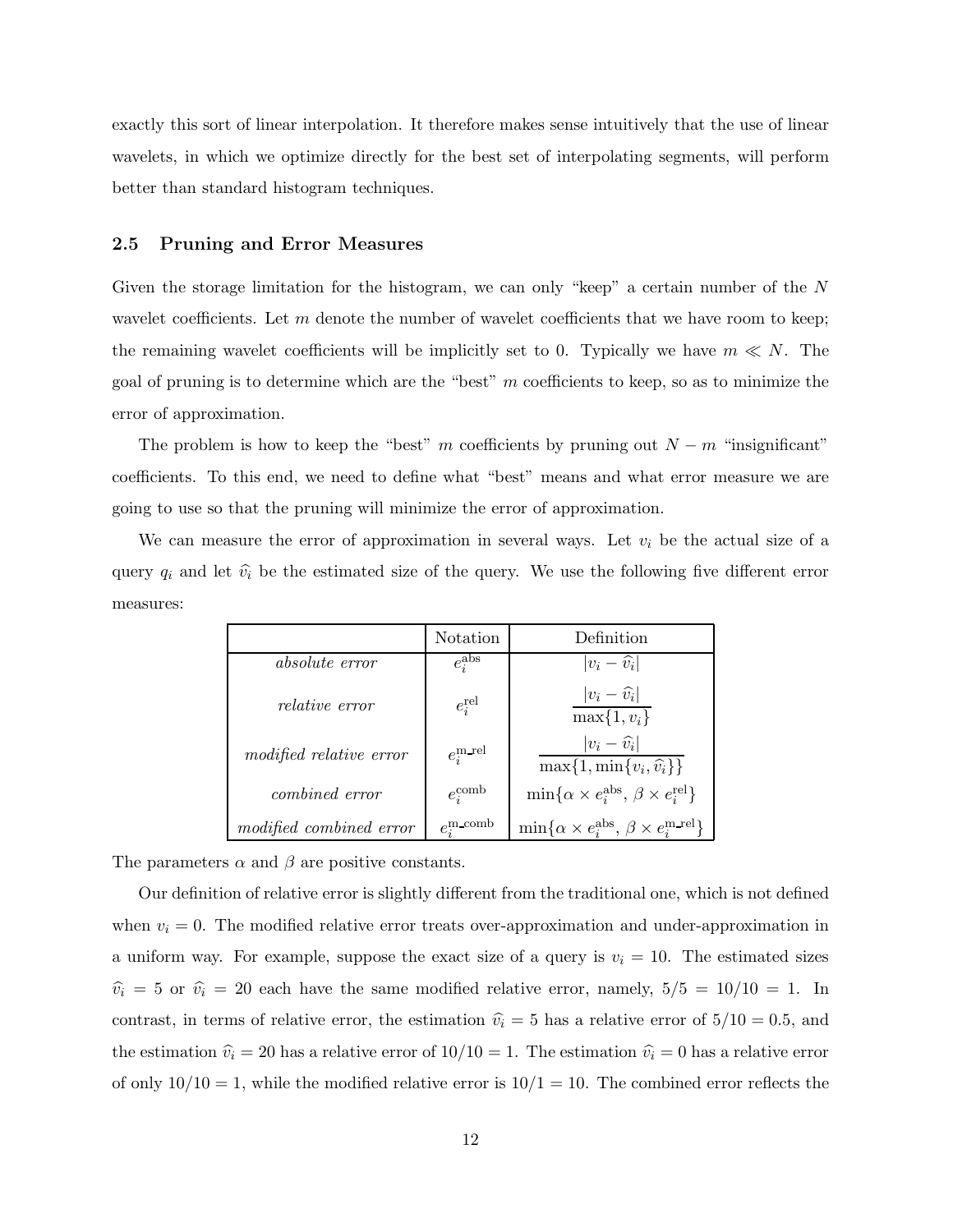importance of having either a good relative error or a good absolute error for each approximation. For example, for very small  $v_i$  it may be good enough if the absolute error is small even if the relative error is large, and for large  $v_i$  the absolute error may not be as meaningful as the relative error.

Once we choose which of the above measures to represent the errors of the individual queries, we need to choose a norm by which to measure the error of a collection of queries. Let  $e = (e_1,$  $(e_2, \ldots, e_Q)$  be the vector of errors over a sequence of Q queries. We assume that one of the above five error measures is used for each of the individual query errors e*i*. For example, for absolute error, we can write  $e_i = e_i^{\text{abs}}$ . We define the overall error for the Q queries by one of the following error measures:

|                            | <b>Notation</b>  | Definition                       |
|----------------------------|------------------|----------------------------------|
| 1-norm average error       | $  e  _1$        | $e_i$                            |
| 2-norm average error       | $  e  _2$        | ${e_i}^2$                        |
| <i>infinity-norm error</i> | $  e  _{\infty}$ | $\max_{1 \leq i \leq O} \{e_i\}$ |

These error measures are special cases of the *p*-norm average error, for  $p > 0$ :

$$
||e||_p = \left(\frac{1}{Q} \sum_{1 \le i \le Q} e_i^p\right)^{1/p}.
$$

Given any particular weighting, we propose the following different pruning methods:

- 1. Choose the m largest (in absolute value) wavelet coefficients.
- 2. Choose m wavelet coefficients in a greedy way. For example, we might choose the m largest (in absolute value) wavelet coefficients and then repeatedly do the following two steps  $m$ times:
	- (a) Choose the wavelet coefficient whose inclusion leads to the largest reduction in error.
	- (b) Throw away the wavelet coefficient whose deletion leads to the smallest increase in error.

Another approach is to do the above two steps repeatedly until a cycle is reached or improvement is small.

Several other variants of the greedy method are possible: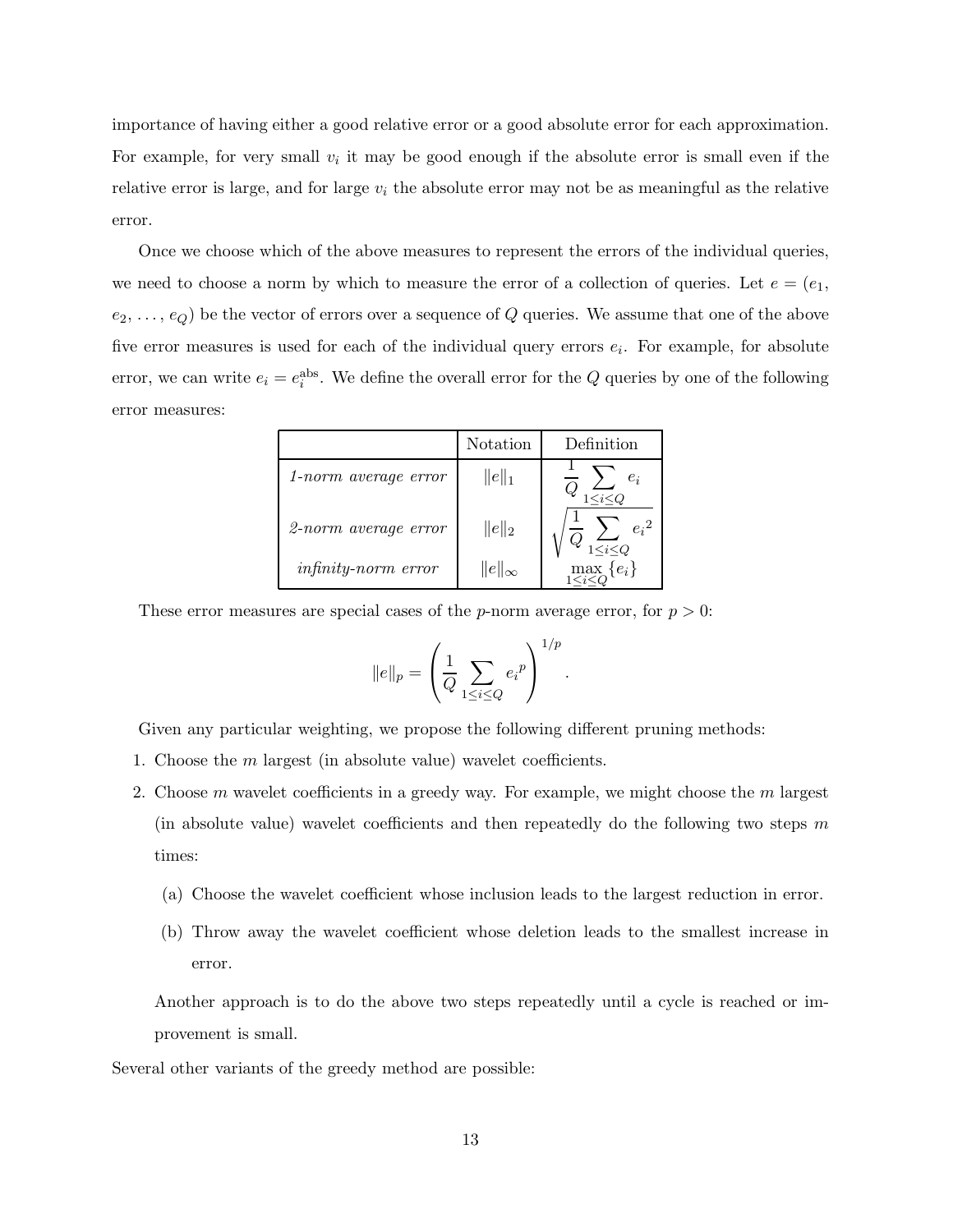- 3. Start with the  $m/2$  largest (in absolute value) wavelet coefficients and choose the next  $m/2$ coefficients greedily.
- 4. Start with the 2m largest (in absolute value) wavelet coefficients and throw away m of them greedily.

It is well known that if the wavelet basis functions are orthonormal then Method 1 is provably optimal for the 2-norm average error measure. However, for non-orthogonal wavelets like linear wavelets and for norms other than the 2-norm, no efficient technique is known for how to choose the  $m$  best wavelet coefficients, and various approximations have been studied  $[Don92]$ .

At the end of the pruning step, we obtain  $m$  significant wavelet coeffcents. These coeffcients, together with their indices, form our wavelet-based histogram. Let us denote by  $H$  the histogram computed from a one-dimensional array  $S$  of length  $N$ . We can view  $H$  as a one-dimenional array of length m, with each entry being a wavelet coeffcient value  $v_j$  and its index  $i_j$ 

$$
H[j] = (i_j, v_j), \qquad 1 \le j \le m. \tag{2}
$$

## **3 Online Reconstruction**

At query optimization time, a range query  $l \leq X \leq h$  is presented. We reconstruct the approximate cumulative frequencies of  $l-1$  and h, denoted by  $S(l-1)$  and  $S(h)$ , using the m wavelet coefficients we obtained in Section 2.5. The size of the query is estimated to be  $S(h)-S(l-1)$ . The time for reconstruction is crucial in the on-line phase. In this section, we show how to efficiently compute the approximate cumulative frequency  $S(i)$  ( for any  $0 \le i \le N - 1$ ).

To fully understand the on-line reconstruction algorithm, we examine the relationship between wavelet coefficients and the reconstruction of an original data value by using the *error tree* structure. The error tree is built based upon the wavelet transform procedure. Figure 1 is the error tree for Example 1 in Section 2.4. Each internal node is associated with a wavelet coefficient value, and each leaf is associated with an original signal value. (For purposes of exposition, the wavelet coefficients are unnormalized, but in the implementation the values are normalized as described in Section 2.4 and the algorithm is modified appropriately.) Internal nodes and leaves are labeled separately. Their labels are in the domain  $\{0, 1, \ldots, N-1\}$  for a signal of length N. For example, the root is an internal node with label 0 and its node value is 3.875 in Figure 1. For convenience, we shall use "node" and "node value" interchangeably.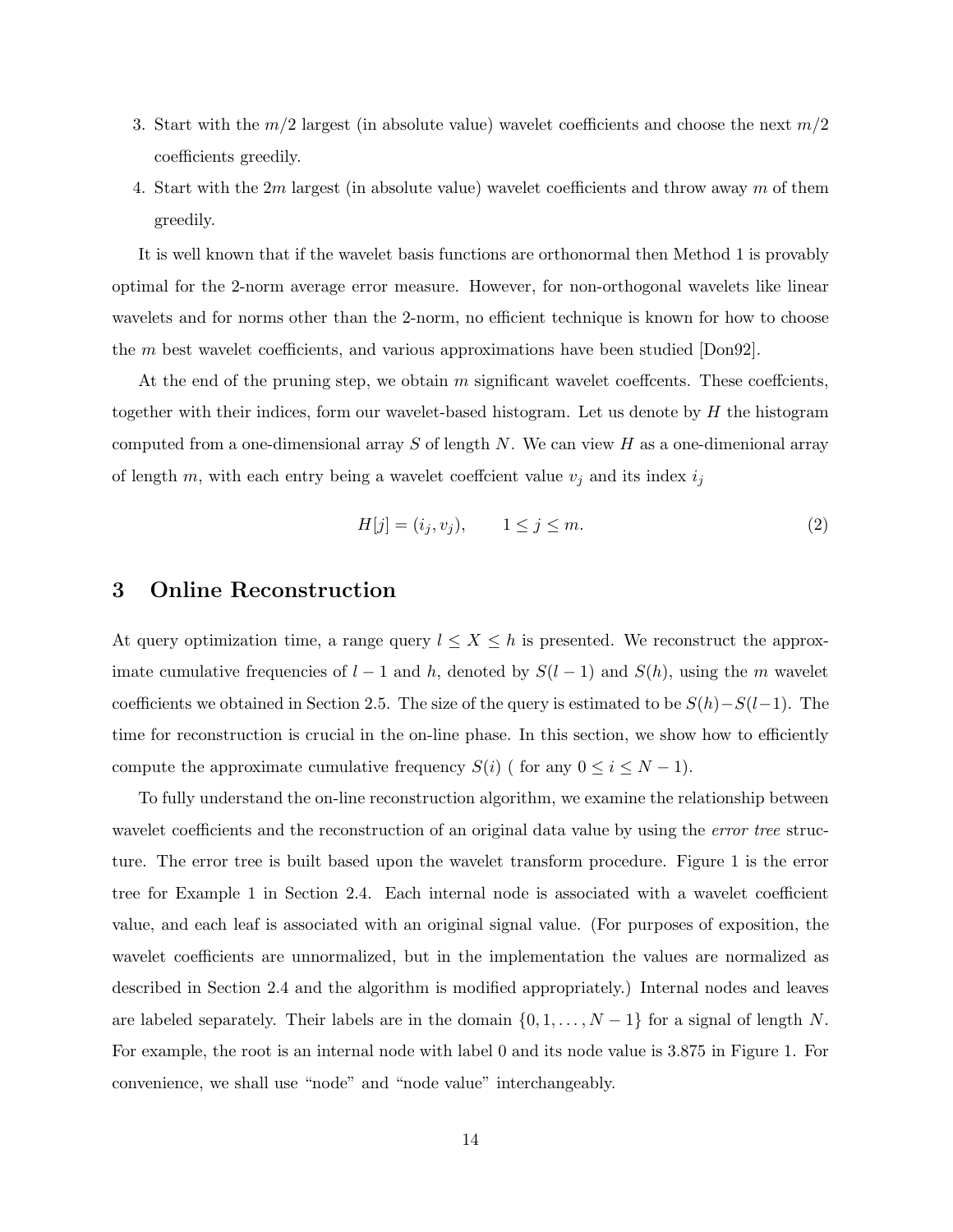

Figure 1: Error tree for  $N = 8$ .

The construction of the error tree exactly mirrors the wavelet transform procedure. It is a bottom-up process. First, leaves are assigned original signal values from left to right. Then wavelet coefficients are computed, level by level, and assigned to internal nodes.

As the figure shows, the (unnormalized) value of each internal node  $i$  is denoted by  $S(i)$ , and the value of each leaf j is denoted by  $S(j)$ . We use  $left(i)$  and  $right(i)$  to denote the left and right child of any node  $i$ , and we use  $leaves(i)$  to denote the set of leaves in the subtree rooted at  $i$ . The average value of the nodes in  $leaves(i)$  is denoted by  $ave\_leaf\_val(i)$ . For any leaf i, we use  $path(i)$  to denote the set of internal nodes (or the node values) along the path from i to the root.

Below are some useful facts that are helpful for understanding our algorithm.

**Lemma 1** *For any nonroot internal node* i*, we have*

$$
\widehat{S}(i) = \frac{ave\_leaf\_val\big(left(i)\big) - ave\_leaf\_val\big(right(i)\big)}{2}.
$$

**Lemma 2** *The reconstruction of any signal value depends only upon the values of those internal nodes along the path from the corresponding leaf to the root. That is, the reconstruction of any leaf value* S(i) *depends only upon the nodes in path*(i)*.*

Consider the recontruction of any leaf value  $S(i)$ . It is an algebraic sum of all the internal nodes in  $path(i)$ . For example, for  $i = 1$ ,

$$
S(1) = \hat{S}(0) + \hat{S}(1) + \hat{S}(2) - \hat{S}(4).
$$

In general, any original signal value  $S(i)$  can be represented as the algebraic sum of the wavelet coefficients along the path *path*(i). A nonroot internal node contributes positively to the leaves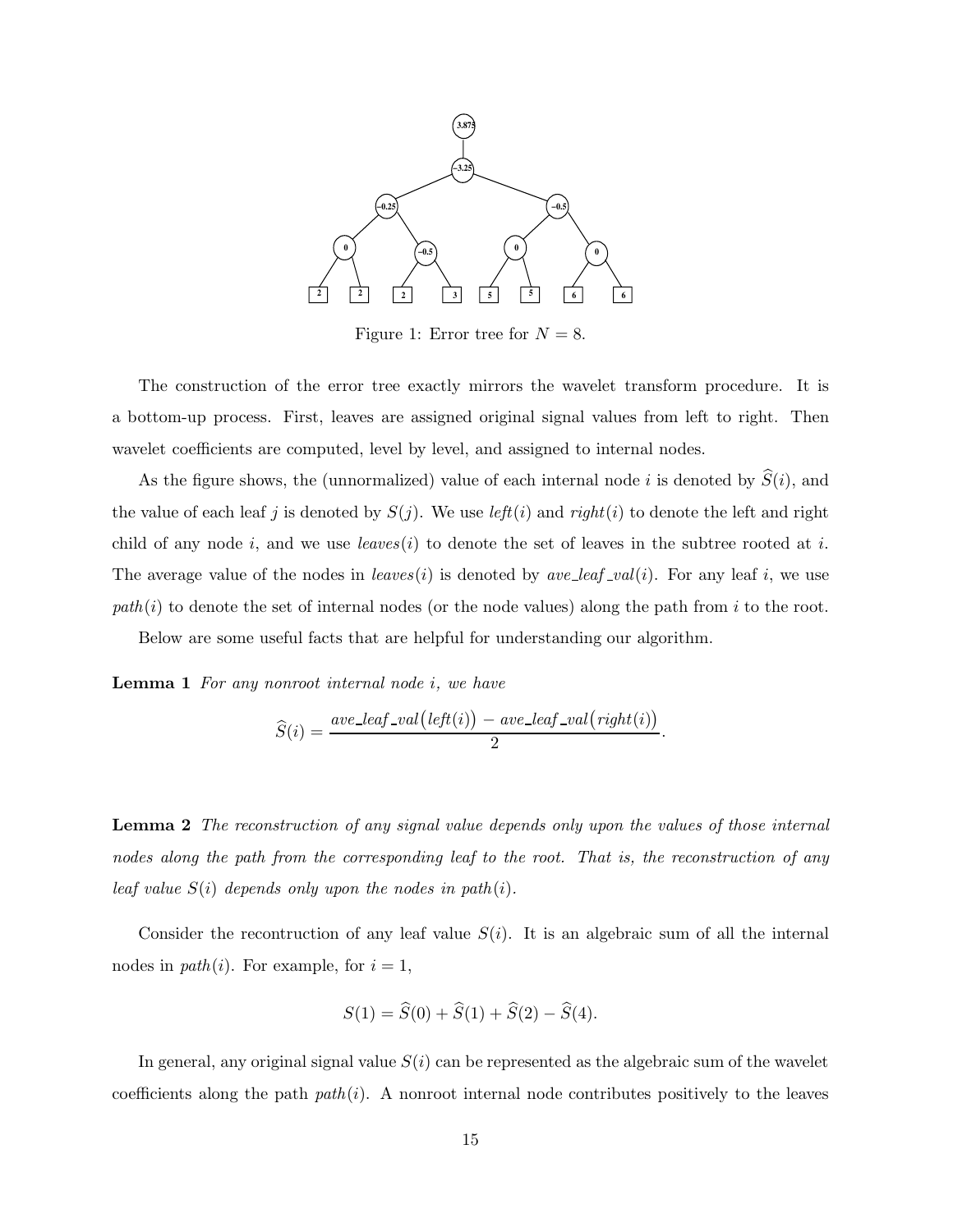in its left subtree and negatively to the leaves in its right subtree. (The root node contributes positively to all the leaves.)

**Lemma 3** *Mathematically, we can write any original signal value* S(i) *in terms of all the wavelet coefficients in path*(i)*:*

$$
S(i) = \sum_{j \in path(i)} sign(i, j) \times \widehat{S}(j),
$$

*where*

$$
sign(i, j) == \begin{cases} 1 & if j = 0 \text{ or leaf } i \text{ is in node } j's \text{ left subtree;} \\ -1 & if leaf i \text{ is in node } j's \text{ right subtree.} \end{cases}
$$

The summation is over all internal nodes x in  $path(i)$ . In our algorithm, however, we do not evaluate all the terms. We quickly determine the nonzero contributors<sup>2</sup> and evaluate their contribution.

Let us relook at Example 1 in Section 2.4; its error tree is shown in Figure 1. The original signal  $S$  can be reconstructed from  $S$  by the following formulas:

$$
S(0) = \hat{S}(0) + \hat{S}(1) + \hat{S}(2) + \hat{S}(4)
$$
  
\n
$$
S(1) = \hat{S}(0) + \hat{S}(1) + \hat{S}(2) - \hat{S}(4)
$$
  
\n
$$
S(2) = \hat{S}(0) + \hat{S}(1) - \hat{S}(2) + \hat{S}(5)
$$
  
\n
$$
S(3) = \hat{S}(0) + \hat{S}(1) - \hat{S}(2) - \hat{S}(5)
$$
  
\n
$$
S(4) = \hat{S}(0) - \hat{S}(1) + \hat{S}(3) + \hat{S}(6)
$$
  
\n
$$
S(5) = \hat{S}(0) - \hat{S}(1) + \hat{S}(3) - \hat{S}(6)
$$
  
\n
$$
S(6) = \hat{S}(0) - \hat{S}(1) - \hat{S}(3) + \hat{S}(7)
$$
  
\n
$$
S(7) = \hat{S}(0) - \hat{S}(1) - \hat{S}(3) - \hat{S}(7)
$$

For example,  $S(2)$  depends only upon  $path(2) = \{S(5), S(2), S(1), S(0)\}.$ 

To estimate the selectivity of a range query of form  $l \leq X \leq h$  using the m coefficients of our wavelet-based histogram  $H$ , we use the following algorithm:

 $Compute\_Selectivity(H, m, l, h)$ 

<sup>&</sup>lt;sup>2</sup>The relevant internal nodes that are kept as significant coefficients after pruning step.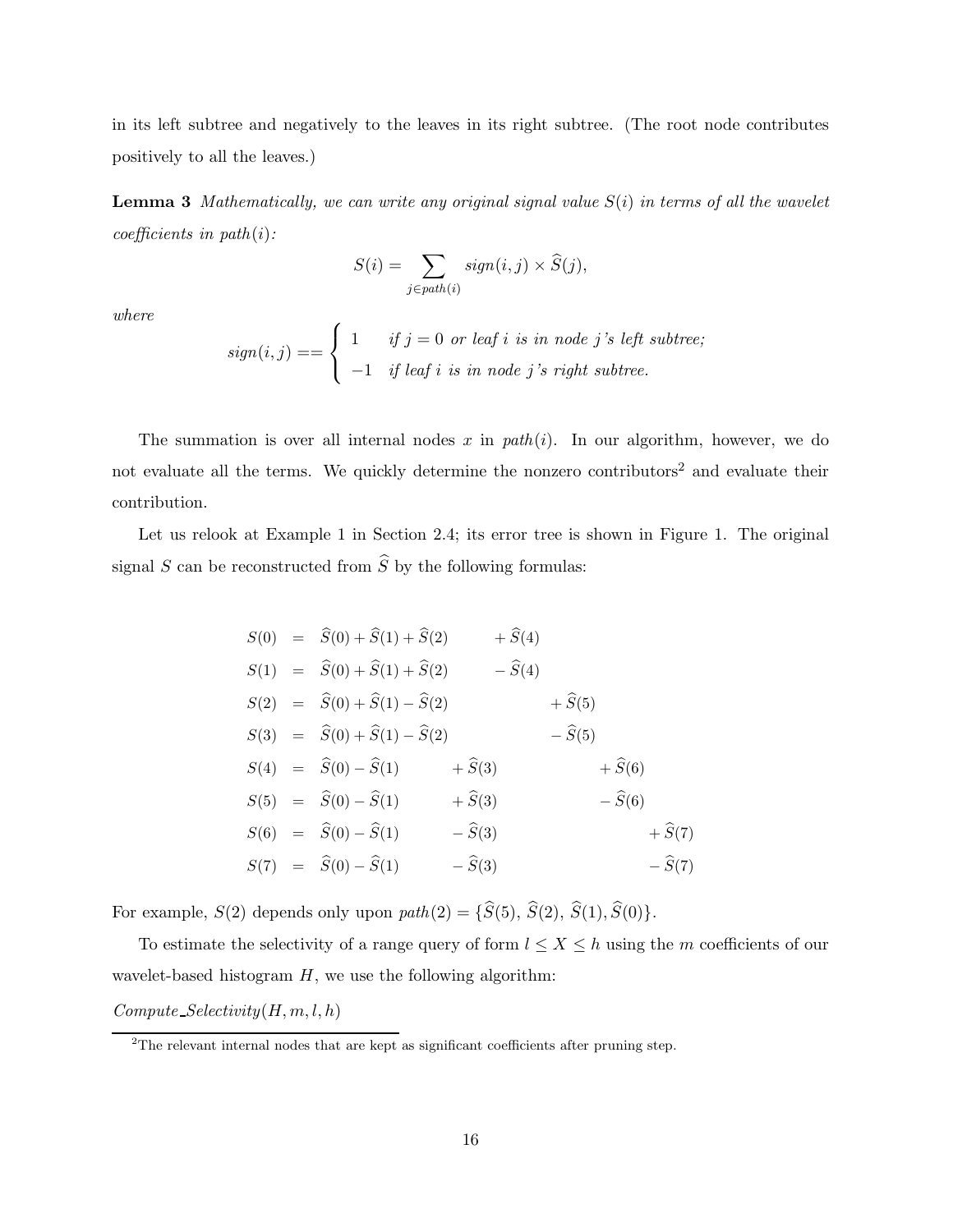//compute the selectivity of range query  $l \leq x \leq h$ //using our wavelet-based histogram  $H$  that contains  $m$  coefficients //initialize the approximate cumulative frequencies  $S(l-1)$  and  $S(h)$  $S(l-1)=0;$  $S(h) = 0;$ for  $j = 1, 2, ..., m$  do if  $Contribute(i<sub>i</sub>, l - 1)$  then  $S(l-1) = S(l-1) + Compute\_Contribution(i<sub>j</sub>, v<sub>j</sub>, l-1)$ if  $Contribute(i<sub>i</sub>, h)$  then  $S(h) = S(h) + Compute\_Contribution(i<sub>i</sub>, v<sub>j</sub>, h)$  $selectivity = S(h) - S(l-1);$ return *selectivity*;

Function *Contribute* $(i, j)$  returns *true* if the coefficient with index i (internal node i in the error tree) contributes to the recontruction of leaf value  $S(j)$ , and it returns *false* otherwise. Function *Compute Contribution* $(i, v, j)$  computes the actual contribution of a coeffcient  $(i, v)$  to the recontruction of leaf value  $S(j)$ .

Based upon the regular structure of the error tree and the preceding lemmas, we devise two algorithms to compute the functions *Contribute* and *Compute Contribution*.

#### **Function** *Contribute*(i, j)

//check the coefficient with index  $i$  to see if it contributes //to the recontruction of leaf value  $S[j]$ //get the the label of the left most leaf for the subtree //rooted at node  $i$  in an error tree with N leaves  $L_l = left \text{most} \text{.} leaf(i, N);$ //get the the label of the right most leaf for the subtree //rooted at node  $i$  in an error tree with  $N$  leaves  $L_r = right \text{most}\text{ of } (i,N);$ **if**  $(j \in [L_l, L_r])$  //leave j is in the subtree **then** *contribute* = **true else** //leave *j* is not in the subtree *contribute* = **false**; **return** *contribute***;**

**Function**  $Compute\_Contribution(i, v, j)$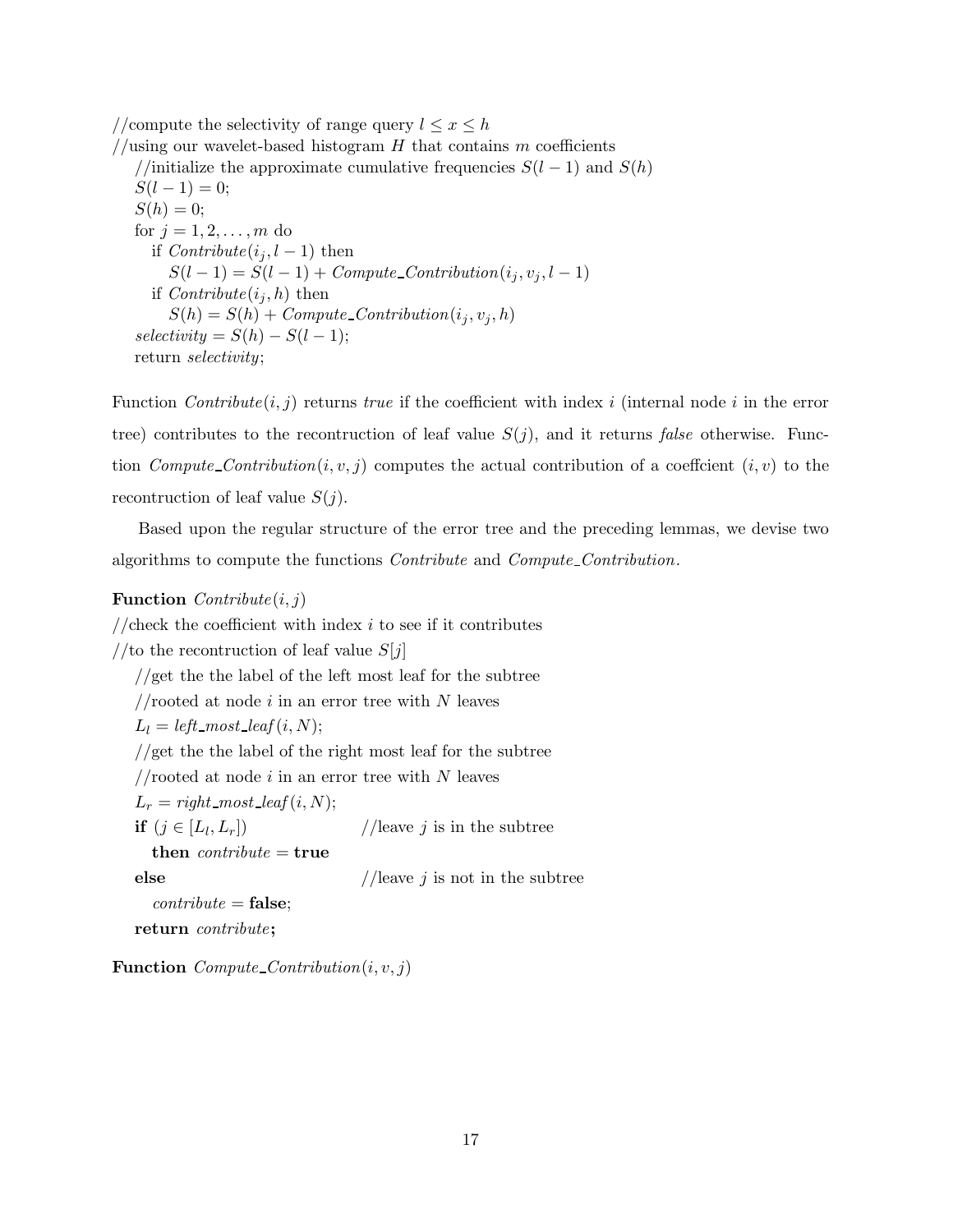//compute the contribution of coeffcient  $(i, v)$  to the recontruction of leaf value  $S[j]$  $contribution = v;$ **if**  $(i = 0)$  //the special case for root node **then return** *contribution***;**  $depth = |log i|$ ; //compute the depth of node  $i$  in the error tree **if**  $(\text{depth} < \log N - 1)$  //node *i* is not a parent of leaves **then** //get the the label of the left most leaf for node  $i$ 's right //subtree in an error tree with  $N$  leaves  $L_{rl} = left \text{--} most \text{--} leaf (right \text{--} child(i), N);$  $1$  get the the label of the right most leaf for node is right //subtree in an error tree with  $N$  leaves  $L_{rr}$  = *right\_most\_leaf* (*right\_child*(*i*), *N*); **else** //node *i* is a parent of leaves  $L_{rl} = right \cdot most \cdot leaf(i, N);$  $L_{rr} = L_{rl}$ ; //use Lemma 3 **if**  $j \in [L_{rl}, L_{rr}]$  $contribution = contribution \times (-1);$ **return** *contribution***;**

## **Function** *left\_most\_leaf*  $(i, N)$

//compute the label of the left most leaf for subtree of node  $i$  $1/$ in an error tree with N leaves //We denote the binary representation of i by  $(i)_2 = (b_{n-1} \dots b_2 b_1 b_0),$ //where  $n = \log N, b_j \in \{0, 1\}$  for  $0 \le j \le n - 1$ . **if**  $(i = 0)$  or  $(i = 1)$  //special cases **then**  $L = 0;$ **return** L**;** //p is the position of the left most 1 bit of  $(i)_2$ 

 $p = \max\{k \mid b_k = 1, 0 \le k \le n - 1\};$  $L = b_{p-1} \ll (n-p);$  // $\ll$  is the bitwise left shift operator **return** L**;**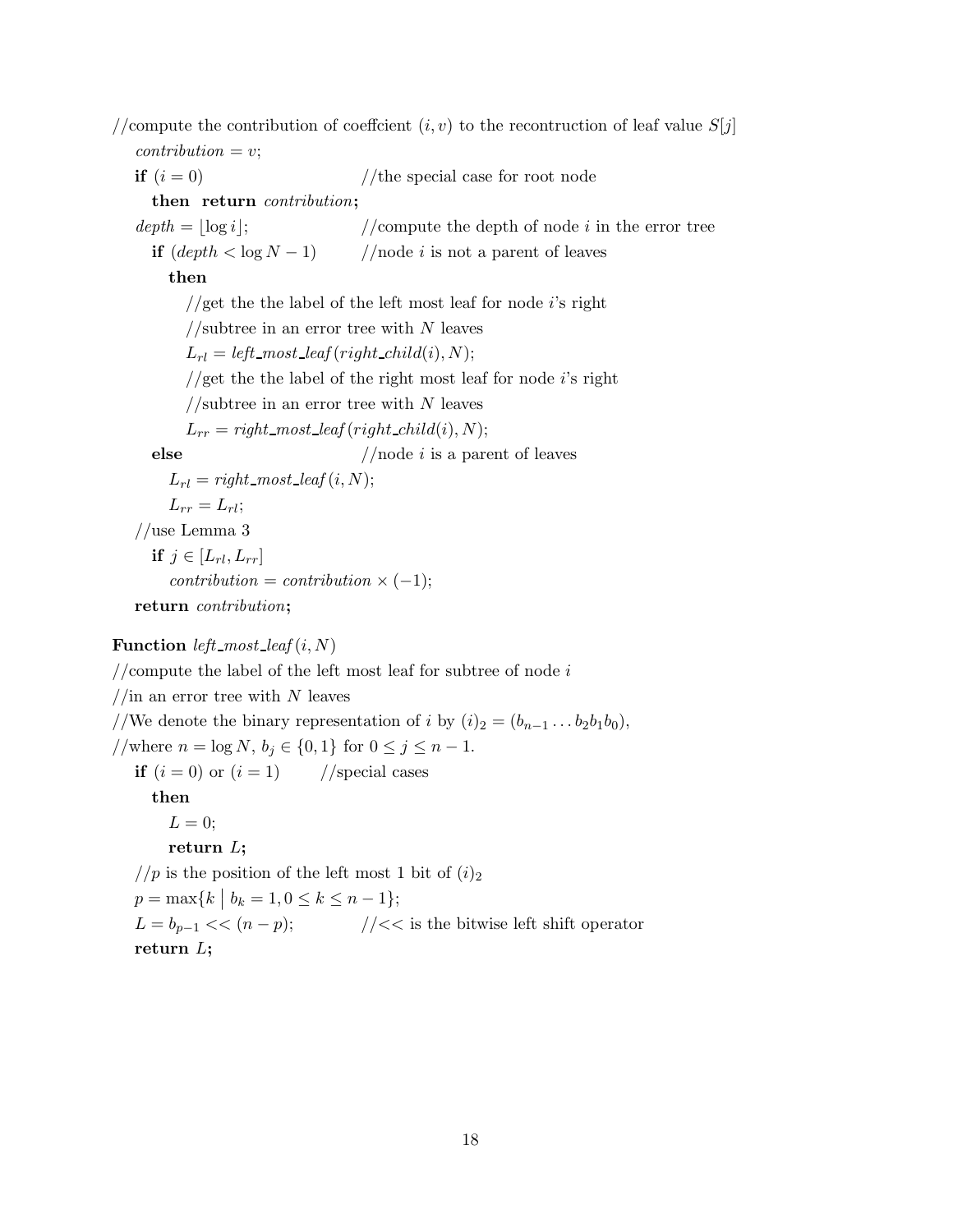#### **Function** *right\_most\_leaf*  $(i, N)$

//compute the label of the right most leaf for subtree of node  $i$ //in an error tree with  $N$  leaves //We denote the binary representation of i by  $(i)_2 = (b_{n-1} \ldots b_2 b_1 b_0)$ , //where  $n = \log N, b_j \in \{0, 1\}$  for  $0 \le j \le n - 1$ . **if**  $(i = 0)$  or  $(i = 1)$  //special cases **then**  $R = N - 1;$ **return** R**;** //p is the position of the left most 1 bit of  $(i)_2$  $p = \max\{k \mid b_k = 1, 0 \le k \le n - 1\};$  $L = b_{p-1} \ll (n-p);$  // $\ll$  is the bitwise left shift operator  $R = L + 2^{n-p} - 1;$ **return** R**; Function** *left\_child*(*i*)

//compute the label (index) of the left child of a nonroot node  $i$  in an error tree **return** 2i**;**

#### **Function** *right child*(i)

//compute the label (index) of the right child of a nonroot node  $i$  in an error tree return  $2i + 1$ ;

**Theorem 1** *For a given range query of form*

 $l \leq X \leq h$ ,

*the approximate selectivuty can be computed based upon the* m *coefficients of our wavelet-based histogram in* O (min{m, 2 log N}) *using a* 2m*-space data structure.*

*Proof Sketch*: We need to process the m coefficients in H. Each of the coefficients is a tuple of the form  $(2)$ , so the space complexity is  $2m$ . The CPU time complexity follows easily from that of the two functions, *Contribute* and *Compute Contribution*, since both of them run in constant time. An alternative way is to process only the coefficients needed, which are at most  $\log N$  for reconstructing either  $S(l-1)$  or  $S(h)$ .  $\Box$ 

## **4 Multi-Attribute Histograms**

In this section, we extend the techniques in previous section to deal with the multidimensional case.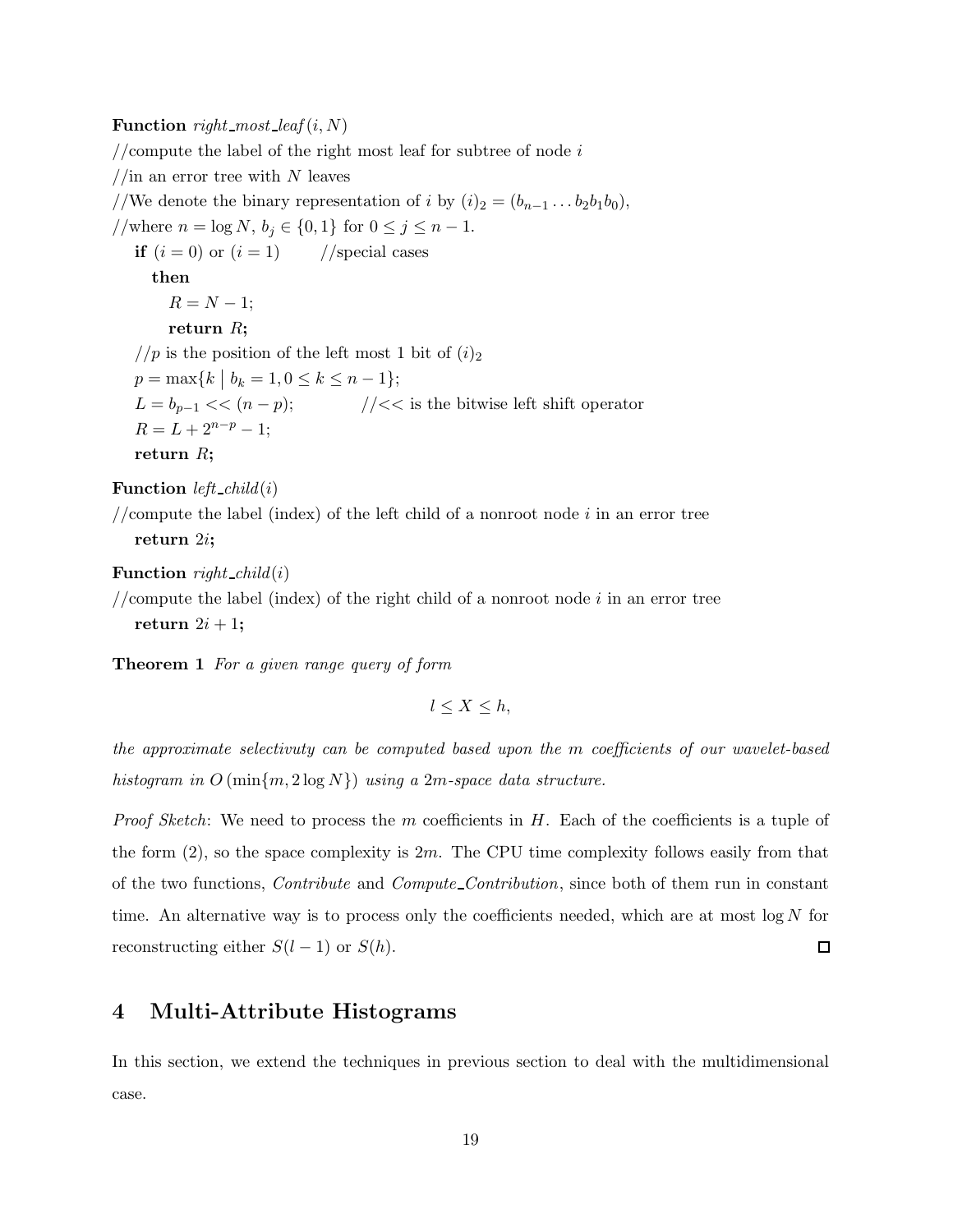We extend the definitions in Section 1 to the multidimensional case in which there are multiple attributes. Suppose the number of dimensions is d and the attribute set is  $\{X_1, X_2, \ldots, X_d\}$ . Let  $D_k = \{0, 1, \ldots, N_k - 1\}$  be the domain of attribute  $X_k$ . The value set  $V_k$  of attribute  $X_k$  is the set of  $n_k$  values of  $X_k$  that are present in relation R. Let  $v_{k,1} < v_{k,2} < \cdots < v_{k,n_k}$  be the individual  $n_k$ values of  $V_k$ . The data distribution of  $X_k$  is the set of pairs  $\mathcal{T}_k = \{(v_{k,1}, f_{k,1}), (v_{k,2}, f_{k,2}), \ldots, (v_{k,n_k}f_{k,n_k})\}.$ The *joint frequency*  $f(i_1, \ldots, i_d)$  of the value combination  $(v_{1,i_1}, \ldots, v_{d,i_d})$  is the number of tuples in R that contain  $v_{i_k,k}$  in attribute  $X_k$ , for all  $1 \leq k \leq d$ . The *joint data distribution*  $\mathcal{T}_{1,\ldots,d}$  is the entire set of (*value combination, joint frequency*) pairs. The joint frequency matrix  $\mathcal{F}_{1,\dots,d}$ is a  $n_1 \times \cdots \times n_d$  matrix whose  $[i_1, \ldots, i_d]$  entry is  $f(i_1, \ldots, i_d)$ . We can define the *cumulative joint distribution*  $T_{1,...,d}^{\mathcal{C}}$  and *extended cumulative joint distribution*  $T_{1,...,d}^{\mathcal{C}^+}$  by analogy with the one-dimensional case. The extended cumulative joint frequency  $\mathcal{F}_{1,\dots,d}^{\mathcal{C}^+}$  for the d attributes  $X_1$ ,  $X_2, \ldots, X_d$  is a  $N_1 \times N_2 \times \cdots \times N_d$  matrix S defined by

$$
S[x_1, x_2, \dots, x_d] = \sum_{i_1=0}^{x_1} \sum_{i_2=0}^{x_2} \dots \sum_{i_d=0}^{x_d} f(i_1, i_2, \dots, i_d).
$$

A very nice feature of our wavelet-based histograms is that they extend naturally to multiple attributes by means of multidimensional wavelet decomposition and reconstruction. The procedure of building the multidimensional wavelet-based histogram is similar to that of the onedimensional case except that we approximate the *extended cumulative joint distribution*  $T_{1,...,d}^{\mathcal{C}^+}$ instead of  $T^{C^+}$ .

In the preprocessing step, we obtain the joint frequency matrix  $\mathcal{F}_{1,\dots,d}$  and use it to compute the extended cumulative joint frequency matrix S. We then use the multidimensional wavelet transform to decompose S. There are some common ways to perform multi-dimensional wavelet decomposition. Each of them is a multi-dimensional generalization of the one-dimensional transform described in Section 2.4. In this paper, we use the *standard decomposition*. To obtain the standard decomposition of a multi-dimensional array S, we first apply the one-dimensional transform along one dimension, e.g., dimension  $X_1$ . Next, we apply the one-dimensional transform along the second dimension  $X_2$  on the transform result of the first step, and so on. We repeat this operation until we are done with the last dimension  $X_d$ . For example, for two-dimensional case, we first apply the one-dimensional wavelet transform to each row of the two-dimensional array. These transformed rows form a new two-dimensional array. We then apply the one-dimensional transform to each column of the new array. The resulting values form our wavelet coefficients. Af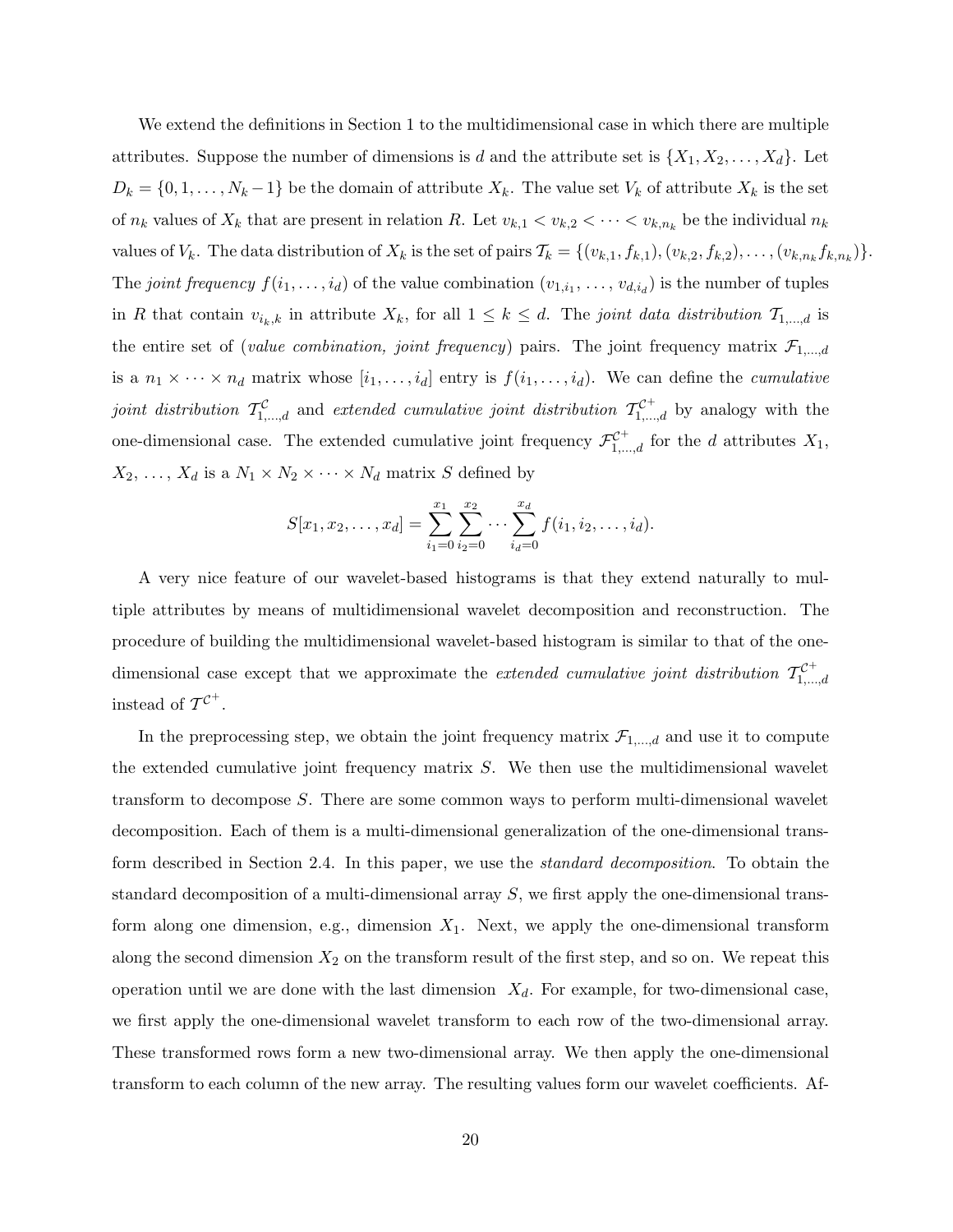ter the decomposition step, pruning is performed to obtain the muiti-dimensional wavelet-based histogram H of size m. We can view H as a multi-dimenional array of length m, with each entry being of form  $(i_1, i_2, \ldots, i_d, v)$ , where v is the value of a significant wavelet coeffcient and  $(i_1, i_2, \dots, i_d)$  is its index.

In the query phase, in order to approximate the selectivity of a range query of the form  $(l_1 \leq X_1 \leq h_1) \wedge \cdots \wedge (l_d \leq X_d \leq h_d)$ , we use the wavelet coefficients to reconstruct the  $2^d$ cumulated counts  $S[x_1, x_2,...,x_d]$ , for  $x_j \in \{l_j-1, h_j\}$ ,  $1 \leq j \leq d$ . The following theorem adopted from [HAMS97] can be used to compute an estimate  $S'$  for the result size of the range query:

**Theorem 2 ([HAMS97])** *For each*  $1 \leq j \leq d$ *, let* 

$$
s(j) = \begin{cases} 1 & \text{if } x_j = h_j; \\ -1 & \text{if } x_j = l_j - 1. \end{cases}
$$

*Then the approximate selectivity for the* d*-dimensional range query specified above is*

$$
S' = \sum_{\substack{x_j \in \{l_j - 1, h_j\} \\ 1 \le j \le d}} \prod_{i = 1}^d s(i) \times S[x_1, x_2, \dots, x_d].
$$

*By convention, we define*  $S[x_1, x_2, \ldots, x_d] = 0$  *if*  $x_j = -1$  *for any*  $1 \leq j \leq d$ *.* 

Now we show how to reconstruct the approximate value of  $S(x_1, x_2, \dots, x_d)$  using the m wavelet coefficients in our multi-dimensional histogram using the following algorithm:

 $Reconstruct\_Value(H, m, d, x_1, x_2, \ldots, x_d)$  $value = 0$ ; for  $j = 1, 2, ..., m$  do if  $\textit{Contribute}(H[j], i_1, i_2, \ldots, i_d)$  then  $value = value + Compute\_Contribution(H[j], x_1, x_2, \ldots, x_d);$ return *value*;

Function *Contribute*( $H[j], x_1, x_2, \ldots, i_d$ ) returns *true* if the *j*th coefficient  $H[j]$  contributes to the recontruction of the value  $S(x_1, x_2, \dots, x_d)$ , and it returns *false* otherwise. Function *Compute Contribution* computes the actual contribution of  $H[j]$  to the recontruction of the original value  $S(x_1, x_2, \dots, x_d)$ .

We extend the observations in Section 3 to the multidimensional case and devise two algorithms to compute the multidimensiional versions of functions *Contribute* and *Compute Contribution*. The CPU time complexity of both algorithms is  $O(d)$ .

We denote an entry of H by  $h = (i_1, i_2, \ldots, i_d, v)$  in the following functions.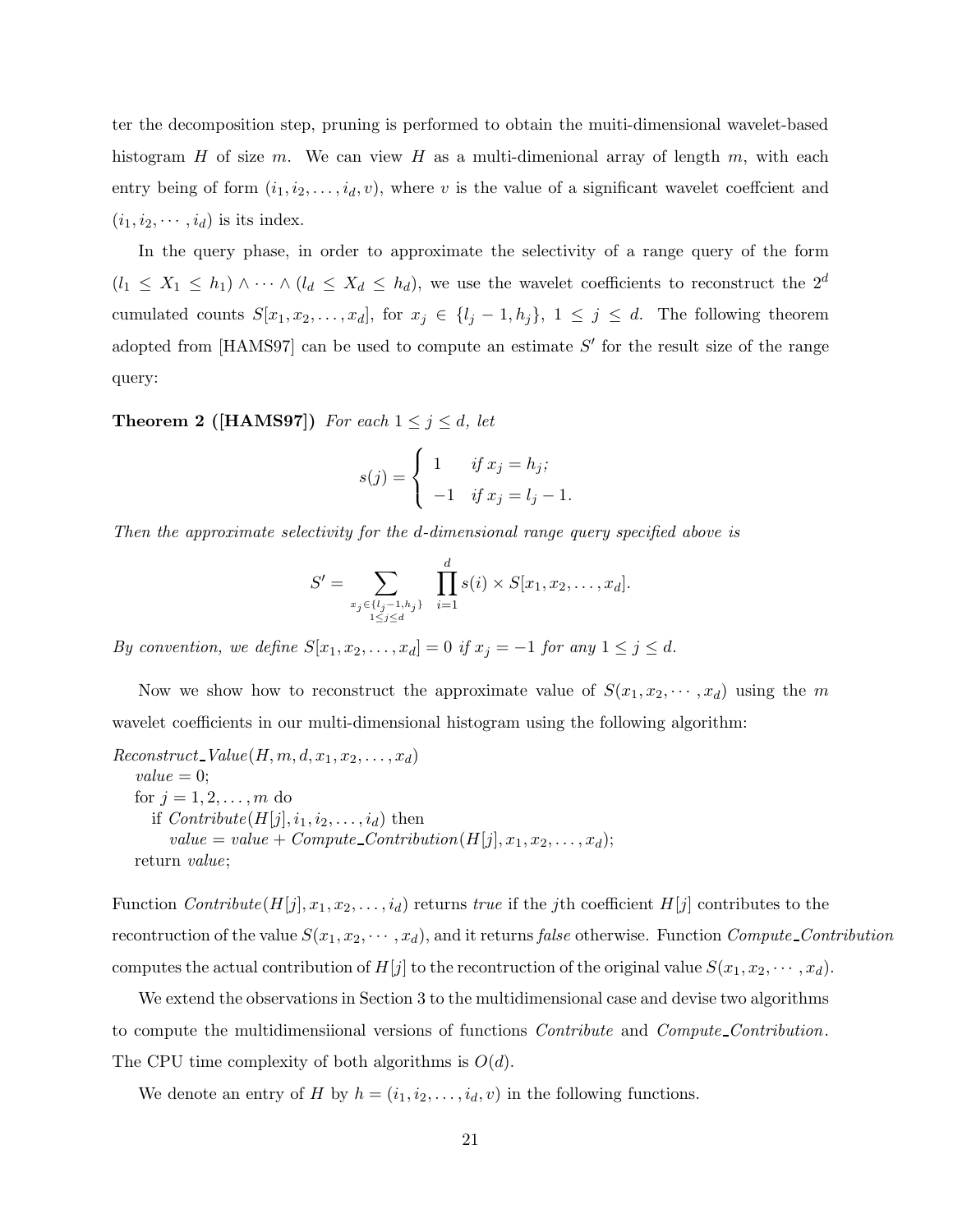**Function**  $\text{Contribute}(h, x_1, x_2, \ldots, x_d)$ 

//check the coefficient h to see if it contributes to the reconstruction of value  $S(x_1, x_2, \ldots, x_d)$ 

 $\textit{contribute} = \textbf{true};$  $j = 1;$ **while** (*contribute*) and ( $j \leq d$ ) //get the the label of the left most leaf for the subtree //rooted at node  $i_j$  in an error tree with  $|D_j|$  leaves  $L_l = left \text{most\_leaf}(i_j, |D_j|);$ //get the the label of the right most leaf for the subtree //rooted at node  $i_j$  in an error tree of  $N = |D_j|$  $L_r = right\_most\_leaf(i_j, |D_j|);$ **if**  $(x_j \notin [L_l, L_r])$  //leaf  $x_j$  is not in the subtree rooted at node  $i_j$ **then** *contribute* = **false**; **return** *contribute***;**

**Function**  $Compute\_Contribution(h, x_1, x_2, \ldots, x_d)$ 

//compute the contribution of coeffcient h to the reconstruction of value  $S(x_1, x_2, \ldots, x_d)$  $contribution = v$ ; **for**  $j = 1, 2, ..., d$  **do if**  $(i_j \neq 0)$  //node  $i_j$  is not the root in the error tree of dimension  $D_j$  $depth = \lfloor \log i_j \rfloor;$  //compute the depth of node  $i_j$  in the error tree **if**  $\left(\frac{depth}{10} |D_{i_j}| - 1\right)$  //node  $i_j$  is not a parent of leaves **then** //get the the label of the left most leaf for node  $i_j$ 's right //subtree in an error tree with  $|D_j|$  leaves  $L_{rl} = left\_most\_leaf(right\_child(i_j), |D_j|);$ //get the the label of the right most leaf for node  $i_j$ 's right //subtree in an error tree with  $|D_i|$  leaves  $L_{rr} = right \text{most\_leaf}(right\_child(i_j), |D_j|);$ **else** //node  $i_j$  is a parent of leaves  $L_{rl} = right \text{most\_leaf}(i_j, |D_j|);$  $L_{rr} = L_{rl}$ ; //Use Lemma 3 **if**  $(x_j \in [L_{rl}, L_{rr}]$  //leaf  $x_j$  is in node  $i_j$ 's right subtree  $contribution = contribution \times (-1);$ 

**return** *contribution***;**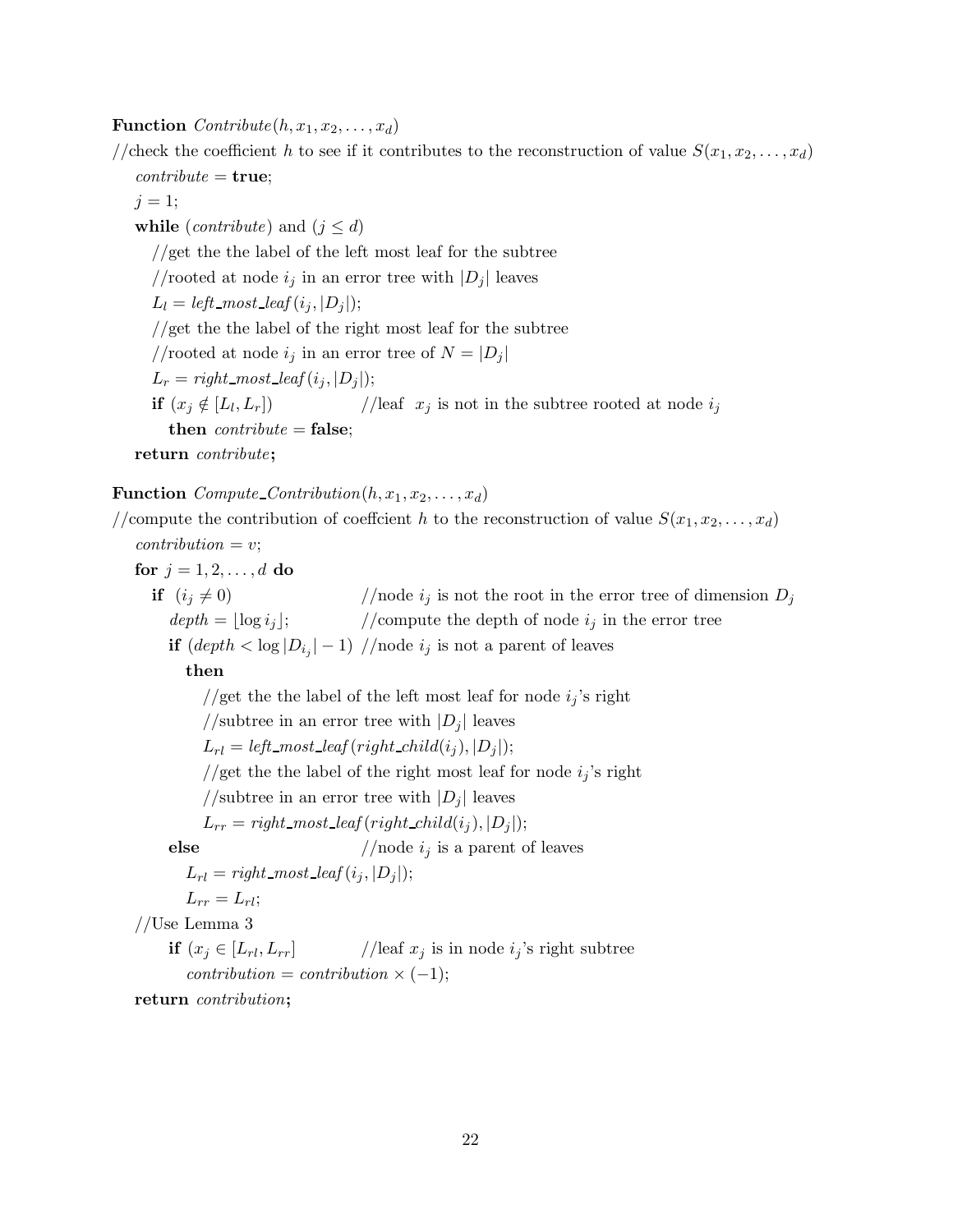## **5 Experiments**

In this section we report on some experiments that compare the performance of our waveletbased technique with those of Poosala et al [PIHS96, Poo97a, PI97] and random sampling. Our synthetic data sets are those from previous studies on histogram formation and from the TPC-D benchmark [TPC95]. For simplicity and ease of replication, we use method 1 for pruning in all our wavelet experiments.

#### **5.1 Experimental Comparison of One-Dimensional Methods**

In this section, we compare the effectiveness of wavelet-based histograms with  $MaxDiff(V,A)$ histograms and random sampling. Poosala et al [PIHS96] characterized the types of histograms in previous studies and proposed new types of histograms. They concluded in their experiments that the MaxDiff(V,A) histograms perform best overall.

Random sampling can be used for selectivity estimation [HS92, HS95, LNS90, LN85]. The simplest way of using random sampling to estimate selectivity is, during the off-line phase, to take a random sample of a certain size (depending on the catalog size limitation) from the relation. When a query is presented in the on-line phase, the query is evaluated against the sample, and the selectivity is estimated in the obvious way: If the result size of the query using a sample of size t is s, the selectivity is estimated as  $sT/t$ , where T is the size of the relation.

Our one-dimensional experiments use the many synthetic data distributions described in detail in [PIHS96]. We use  $T = 100,000$  to 500,000 tuples, and the number n of distinct values of the attribute is between 200 and 500.

We use eight different query sets in our experiments:

A:  $\{X \leq b \mid b \in D\}.$ B:  $\{X \leq b \mid b \in V\}.$ C:  ${a \le X \le b \mid a, b \in D, a < b}.$ D:  ${a \le X \le b \mid a, b \in V, a < b}.$ E:  ${a \le X \le b \mid a \in D, b = a + \Delta}$ , where  $\Delta$  is a positive integer constant. F:  $\{a \le X \le b \mid a \in V, b = a + \Delta\}$ , where  $\Delta$  is a positive integer constant. G:  $\{X = b \mid b \in D\}.$ H:  $\{X = b \mid b \in V\}.$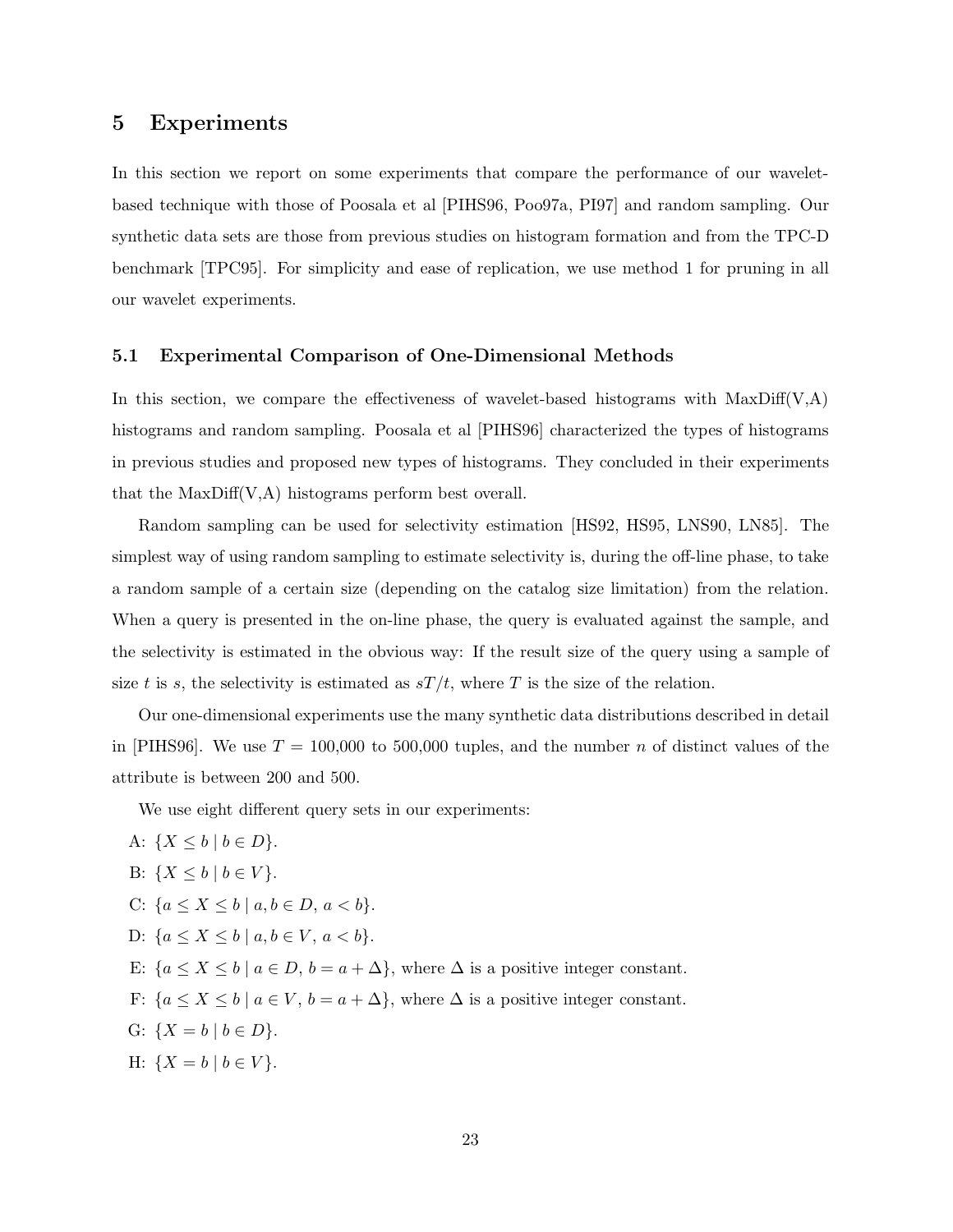Different methods need to store different types of information. For random sampling, we only need to store one number per sample value. The  $MaxDiff(V,A)$  histogram stores three numbers per bucket: the number of distinct attribute values in the bucket, the largest attribute value in the bucket, and the average frequency of the elements in the bucket. Our wavelet-based histograms store two numbers per coefficient: the index of the wavelet coefficient and the value of the coefficient.

In our experiments, all methods are allowed the same amount of storage. The default storage space we use in the experiments is 42 four-byte numbers (to be in line with Poosala et al's experiments [PIHS96], which we replicate); the limited storage space corresponds to the practice in database management systems to devote only a very small amount of auxiliary space to each relation for selectivity estimation  $[SAC^+79]$ . The 42 numbers correspond to using 14 buckets for the MaxDiff(V,A) histogram, keeping  $m = 21$  wavelet coefficients for wavelet-based histograms, and maintaining a random sample of size 42.

The relative effectiveness of the various methods is fairly constant over a wide variety of value set and frequency set distributions. We present the results from one experiment that illustrates the typical behavior of the methods. In this experiment, the spreads of the value set follow the *cusp\_max* distribution with Zipf parameter  $z = 1.0$ , the frequency set follows a Zipf distribution with parameter  $z = 0.5$ , and frequencies are randomly assigned to the elements of the value set.<sup>3</sup> The value set size is  $n = 500$ , the domain size is  $N = 4096$ , and the relation size is  $T = 10<sup>5</sup>$ . Tables 1–5 give the errors of the methods for query sets A, C, E, G, and H. Figure 2 shows how well the methods approximate the cumulative distribution of the underlying data.

Wavelet-based histograms using linear bases perform the best over almost all query sets, data distributions, and error measures. The random sampling method does the worst in most cases. Wavelet-based histograms using Haar bases produce larger errors than MaxDiff(V,A) histograms in some cases and smaller errors in other cases. The reason for Haar's lesser performance arises from the limitation of the step function approximation. For example, in the case that both frequency set and value set are uniformly distributed, the cumulative frequency is a linear function of the attribute value; the Haar wavelet histogram produces a sawtooth approximation, as shown

<sup>3</sup>The *cusp max* and *cusp min* distributions are two-sided Zipf distributions. Zipf distributions are described in more detail in [Poo97a]. Zipf parameter  $z = 0$  corresponds to a perfectly uniform distribution, and as  $z$  increases, the distribution becomes exponentially skewed, with a very large number of small values and a very small number of large values. The distribution for  $z = 2$  is already very highly skewed.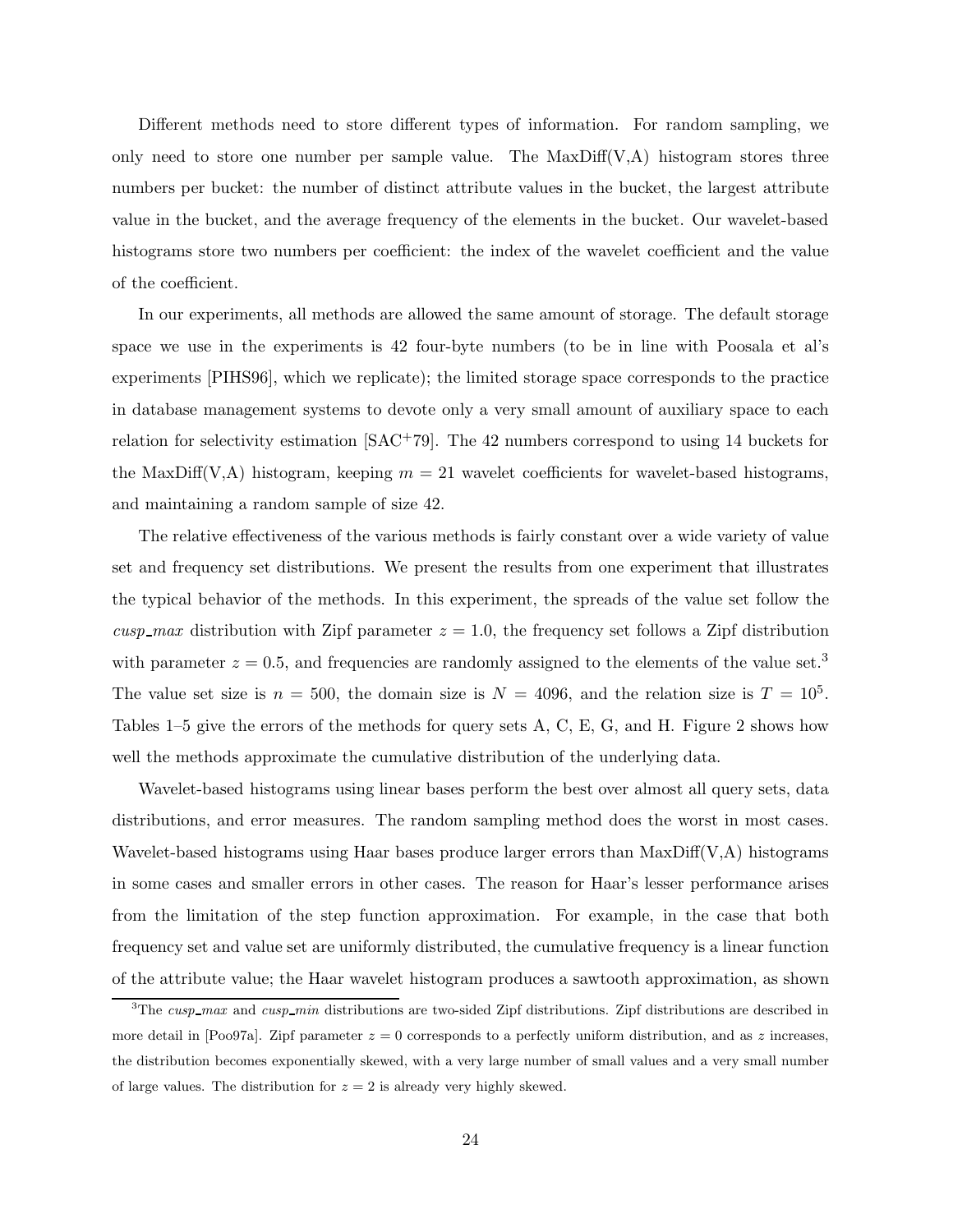in Figure 2b. The Haar estimation can be improved by linearly interpolating across each step of the step function so that the reconstructed frequency is piecewise linear, but doing that type of interpolation after the fact amounts to a histogram similar to the one produced by linear wavelets (see Figure 2a), but without the explicit error optimization done for linear wavelets when choosing the m coefficients.

We also studied the effect of storage space for different methods. Figure 3 plots the results of two sets of our experiments for queries from query set A. In the experiments, the value set size is  $n = 500$ , the domain size is  $N = 4096$ , and the relation size is  $T = 10^5$ . For data set 1, the value set follows  $cusp\_max$  distribution with parameter  $z = 1.0$ , the frequency set follows a Zipf distribution with parameter  $z = 1.0$ , and frequencies are assigned to value set in a random way. For data set 2, the value set follows *zipf*  $\Delta$ *dec* distribution with parameter  $z = 1.0$ , the frequency set follows uniform distribution.

In addition to the above experiments we also tried a modified  $MaxDiff(V,A)$  method so that only two numbers are kept for each bucket instead of three (in particular, not storing the number of distinct values in each bucket), thus allowing 21 buckets per histogram instead of only 14. The accuracy of the estimation was improved. The advantage of the added buckets was somewhat counteracted by less accurate modeling within each bucket. The qualitative results, however, remain the same: The wavelet-based methods are significantly more accurate. Further improvements in the wavelet techniques are certainly possible by quantization and entropy encoding, but they are beyond the scope of this paper.

#### **5.2 Experimental Comparison of Multidimensional Methods**

In this section, we evaluate the performance of histograms on two-dimensional (two-attribute) data. We compare our wavelet-based histograms with the  $MaxDiff(V, A)$  histograms computed using the MHIST-2 algorithm [PI97] (which we refer to as MHIST-2 histograms).

In our experiments we use the synthetic data described in [PI97], which is indicative of various real-life data [Bur], and the TPC-D benchmark data [TPC95]. Our query sets are obtained by extending the query sets A–H defined in Section 5.1 to the multidimensional cases.

The main concern of the multidimensional methods is the effectiveness of the histograms in capturing data dependencies. In the synthetic data we used, the degree of the data dependency is controlled by the z value used in generating the Zipf distributed frequency set. A higher  $z$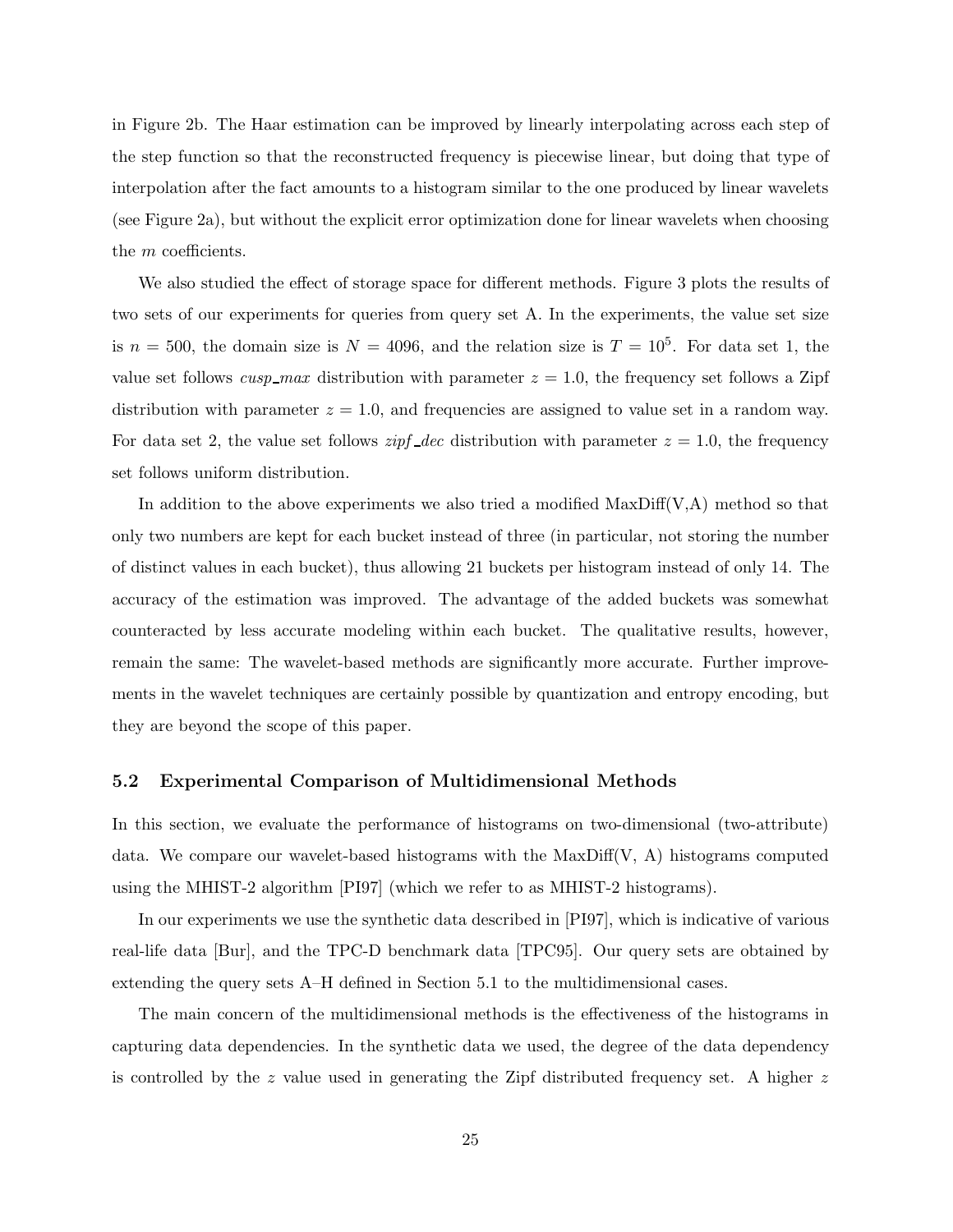| Error Norm                 | <i>Linear Wavelets</i> | Haar Wavelets | MaxDiff(V, A) | Random Sampling |
|----------------------------|------------------------|---------------|---------------|-----------------|
| $\ e^{\text{rel}}\ _1$     | $0.6\%$                | $4.5\%$       | 8%            | 20%             |
| $  e^{abs} _1/T$           | $0.16\%$               | $0.8\%$       | $3\%$         | $8\%$           |
| $\ e^{abs}\ _2/T$          | $0.26\%$               | $0.64\%$      | $3.2\%$       | 10%             |
| $  e^{abs}  _{\infty}/T$   | $1.5\%$                | 5.6%          | 11%           | 13%             |
| $  e^{\text{comb}}  _1,$   | 0.6                    | 4.4           | 8             | 20              |
| $\alpha = 1, \beta = 100$  |                        |               |               |                 |
| $  e^{\text{comb}}  _1,$   | 5                      | 30            | 80            | <b>200</b>      |
| $\alpha = 1, \beta = 1000$ |                        |               |               |                 |
| $  e^{\text{comb}}  _2,$   | 5.1                    | 70.4          | 12.8          | 19              |
| $\alpha = 1, \beta = 1000$ |                        |               |               |                 |
| $  e^{\text{comb}}  _2,$   | 19                     | 224           | 192           | 243             |
| $\alpha = 1, \beta = 1000$ |                        |               |               |                 |

Table 1: Errors of various methods for query set A.

| Error Norm                             |                      |               |                | <i>Linear Wavelets</i>   <i>Haar Wavelets</i>   $MaxDiff(V,A)$   <i>Random Sampling</i> |
|----------------------------------------|----------------------|---------------|----------------|-----------------------------------------------------------------------------------------|
| $\ e^{abs}\ _1/T$<br>$\ e^{abs}\ _2/T$ | $0.2\%$<br>$0.035\%$ | 1.1%<br>0.18% | $5\%$<br>0.71% | $3.5\%$<br>$0.6\%$                                                                      |
| $\ e^{abs}\ _{\infty}/T$               | $2.4\%$              | 10%           | 20%            | 16%                                                                                     |

Table 2: Errors of various methods for query set C.

|                                        |                  |                      |                      | Error Norm   Linear Wavelets   Haar Wavelets   Max $Diff(V, A)$   Random Sampling |
|----------------------------------------|------------------|----------------------|----------------------|-----------------------------------------------------------------------------------|
| $  e^{abs}  _1/T$<br>$\ e^{abs}\ _2/T$ | $0.1\%$<br>0.19% | $0.42\%$<br>$0.96\%$ | $0.15\%$<br>$0.26\%$ | 0.35%<br>$0.64\%$                                                                 |
| $\ e^{abs}\ _{\infty}/T$               | $1.5\%$          | $6\%$                | $3\%$                | $4.6\%$                                                                           |

Table 3: Errors of various methods for query set E with  $\Delta = 10$ .

|                          |             |          |           | $Error\ Norm \mid Linear\ Wavelets \mid Haar\ Wavelets \mid MaxDiff(V,A) \mid Random\ Sampling$ |
|--------------------------|-------------|----------|-----------|-------------------------------------------------------------------------------------------------|
| $\ e^{abs}\ _1/T$        | $0.03\%$    | $0.04\%$ | $0.04\%$  | $0.04\%$                                                                                        |
| $\ e^{abs}\ _2/T$        | $  0.077\%$ | $0.32\%$ | $0.096\%$ | $0.24\%$                                                                                        |
| $\ e^{abs}\ _{\infty}/T$ | $1.6\%$     | $7\%$    | $2\%$     | $4.6\%$                                                                                         |

Table 4: Errors of various methods for query set G.

|                              |          |          |          | $Error\ Norm \mid Linear\ Wavelets \mid Haar\ Wavelets \mid MaxDiff(V, A) \mid Random\ Sampling$ |
|------------------------------|----------|----------|----------|--------------------------------------------------------------------------------------------------|
| $\ e^{abs}\ _1/T$            | $0.03\%$ | $0.42\%$ | $0.2\%$  | $0.4\%$                                                                                          |
| $\ e^{abs}\ _2/T$            | 7.7%     | $16.1\%$ | $25.6\%$ | 38%                                                                                              |
| $\ e^{\rm abs}\ _{\infty}/T$ | $0.2\%$  | $7\%$    | $2\%$    | 5 %                                                                                              |

Table 5: Errors of various methods for query set H.

value corresponds to fewer very high frequencies, implying stronger dependencies between the attributes. One question raised here is what is the reasonable range for that  $z$  value. As in [PI97], we fix the relation size T to be  $10^6$  in our experiments. If we assume our joint value set size is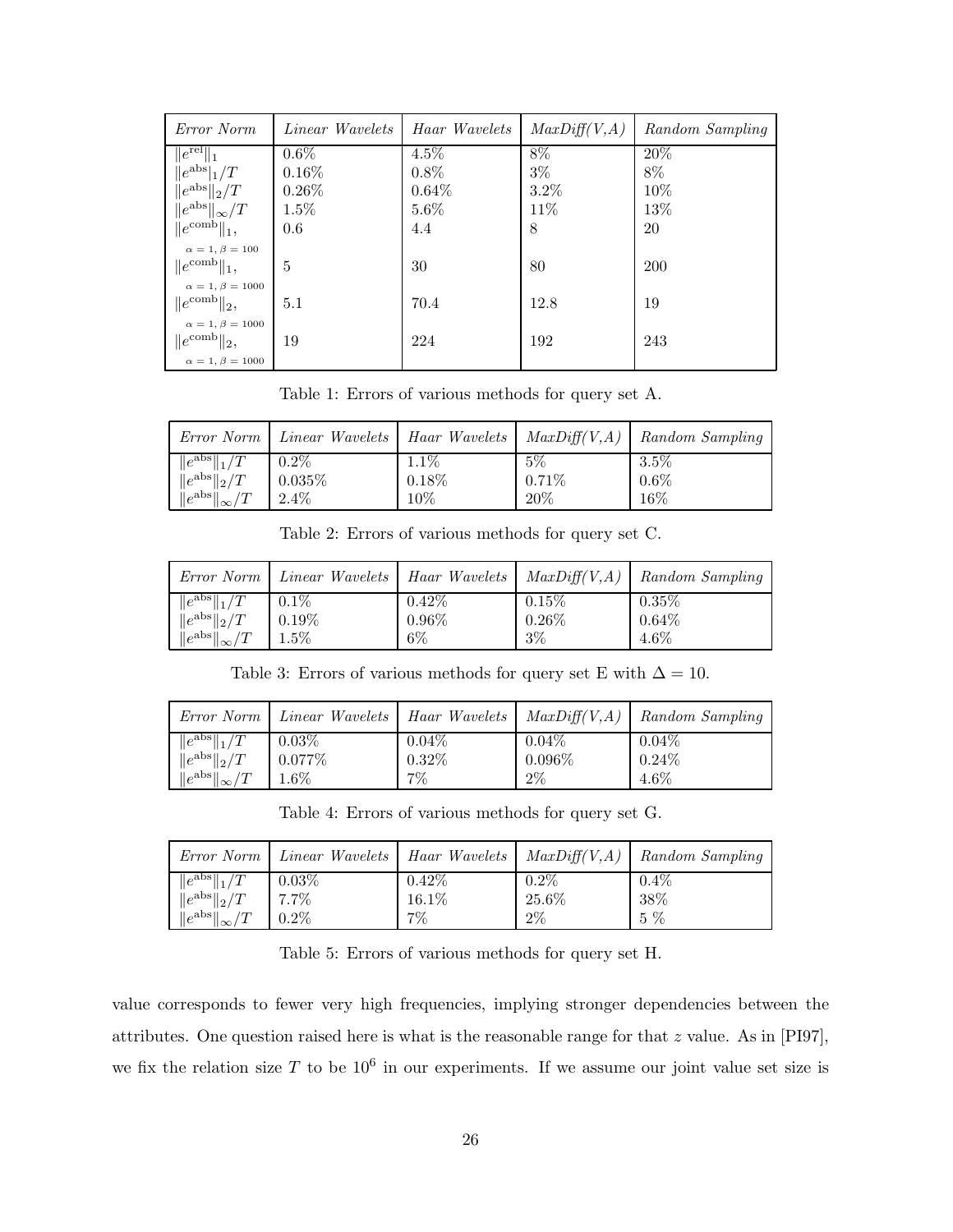| Data Range | Linear Wavelets | Haar Wavelets | <i>MHIST-2</i> |
|------------|-----------------|---------------|----------------|
| 255        | $0.3\%$         | $1.5\%$       |                |
| 511        | 0.3%            | $1.6\%$       | 8%             |
| 1023       | 0.3%            | 1.6%          | $6\%$          |
| 2047       | 0.3%            | 1.6%          | 6%             |

Table 6:  $||e^{abs}||_1/T$  errors of various two-dimensional histograms for TPC-D data.



Figure 2: Approximation of the cumulative data distribution using various methods.

 $n_1 \times n_2$ , then in order to get frequencies that are at least 1, the z value cannot be greater than a certain value. For example, for  $n_1 = n_2 = 50$ , the upper bound on z is about 1.67. Any larger z value will yield frequency values smaller than 1. In our experiments, we choose various  $z$  in the range  $0 \le z \le 1.5$ . The value  $z = 1.5$  already corresponds to a highly skewed frequency set; its top three frequencies are 388747, 137443, and 74814, and the 2500th frequency is 3. In [PI97], larger z values are considered; most of the Zipf frequencies are actually very close to 0, so they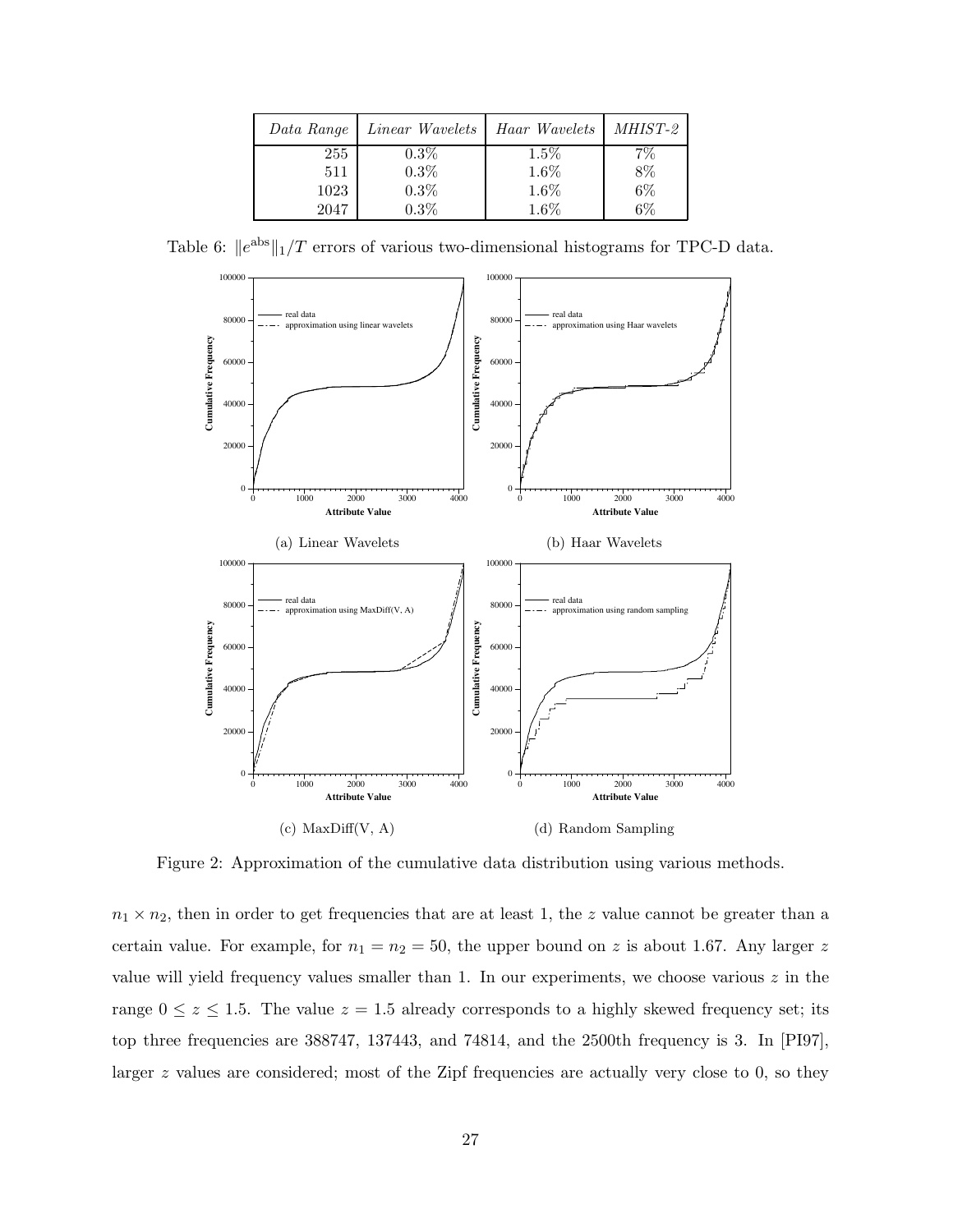

Figure 3: Effect of storage space for various one-dimensional histograms using query set A.



Figure 4: Effect of frequency skew, as reflected by the Zipf z parameter for the frequency set distribution.

are instead boosted up to 1, with the large frequencies correspondingly lowered, thus yielding semi-Zipf distributed frequency sets [Poo97b]. The relative effectiveness of different histograms is fairly constant over a wide variety of data distributions and query sets that we studied. Figure 4 depicts the effect of the Zipf skew parameter z on the accuracy of different types of histograms for one typical set of experiments. In these experiments, we use  $N_1 = N_2 = 256$  and  $n_1 = n_2 = 50$ ; the value set in each dimension follows  $cusp\_max$  distribution with  $z_s = 1.0$ . The storage space is 210 four-bytes numbers (again, to be in line with the default storage space in [PI97]). It corresponds to using 30 buckets for MHIST-2 histogram (seven numbers per bucket) and keeping 70 wavelet coefficients for wavelet-based based histogram (three numbers per coefficient). The queries used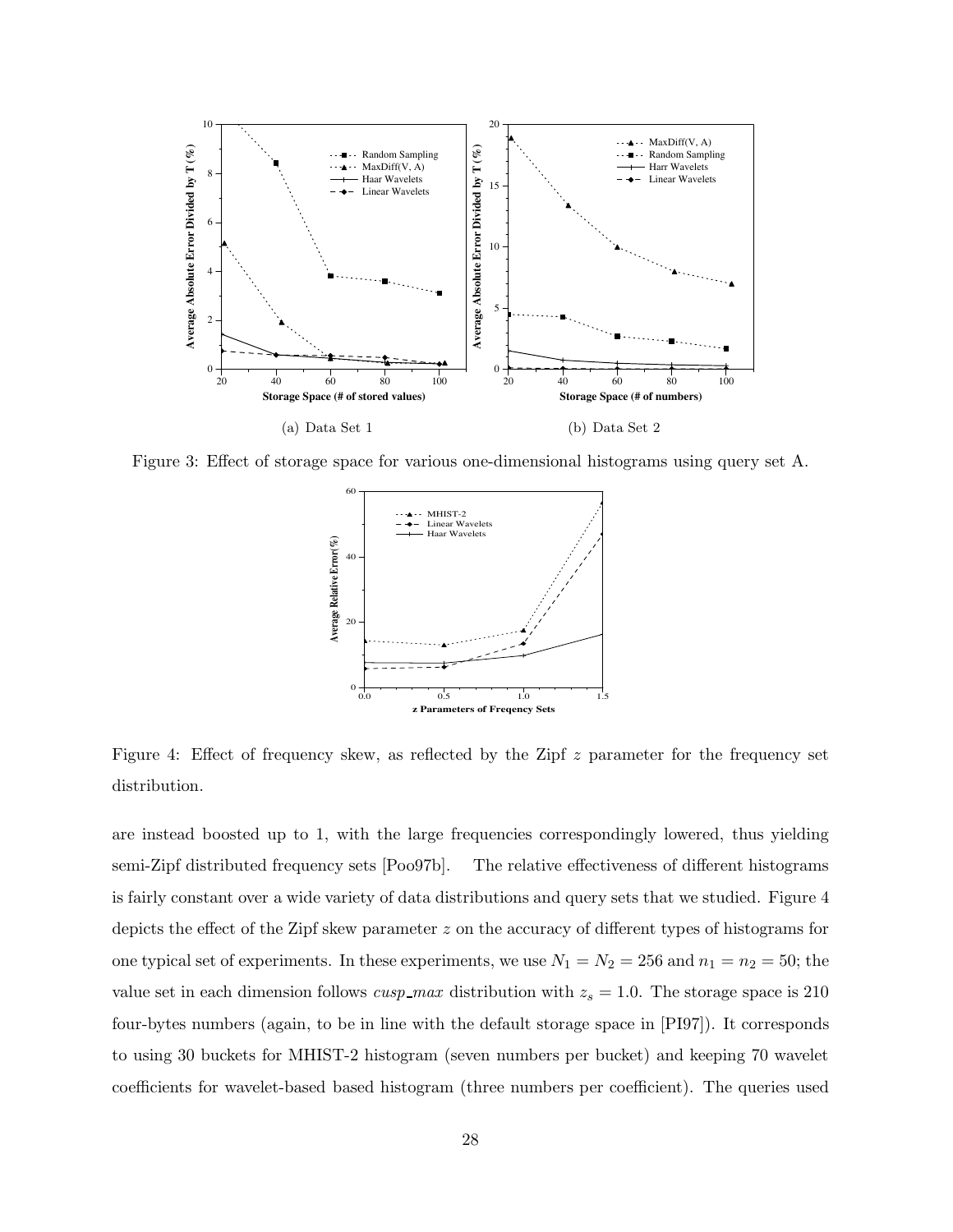

Figure 5: Effect of storage space on two-dimensional histograms.

are those from query set A.

In other experiments we study the effect of the amount of allocated storage space upon the accuracy of various histograms. As we mentioned above, the amount of storage devoted to a catalog is quite limited in any practical DBMS. Even without strict restrictions on the catalog size, a big catalog means that more buckets or coefficients need to be accessed in the on-line phase, which slows down performance. Figure 5 plots the effectiveness of the allocated storage space on the performance of various histograms. In the experiments, we use the same value set and query set as for Figure 4. The frequency skew is  $z = 0.5$  for (a) and  $z = 1.0$  for (b).

We conducted experiments using TPC-D data [TPC95]. We report the results for a typical experiment here. In this experiment, we use column *L SHIPDATA* and column *L RECEIPDATA* in the *LINEITEM* table, defined as follows:

$$
L\_SHIPDATA = O\_ORDERDATA + random(121)
$$

$$
L\_RECEIPTDATA = L\_SHIPDATA + random(30),
$$

where *O ORDERDATA* is uniformly distributed between values *STARTDATA* and *ENDDATA*− 151, and  $random(k)$  returns a random value between 1 and k. We fix the table size to be  $T = 10^6$ and vary the size n of the value set V by means of changing *data range*, the difference between *ENDDATA* and *STARTDATA*. Table 6 shows the  $\|e^{abs}\|_1/T$  errors of the different histogram methods for Set A queries.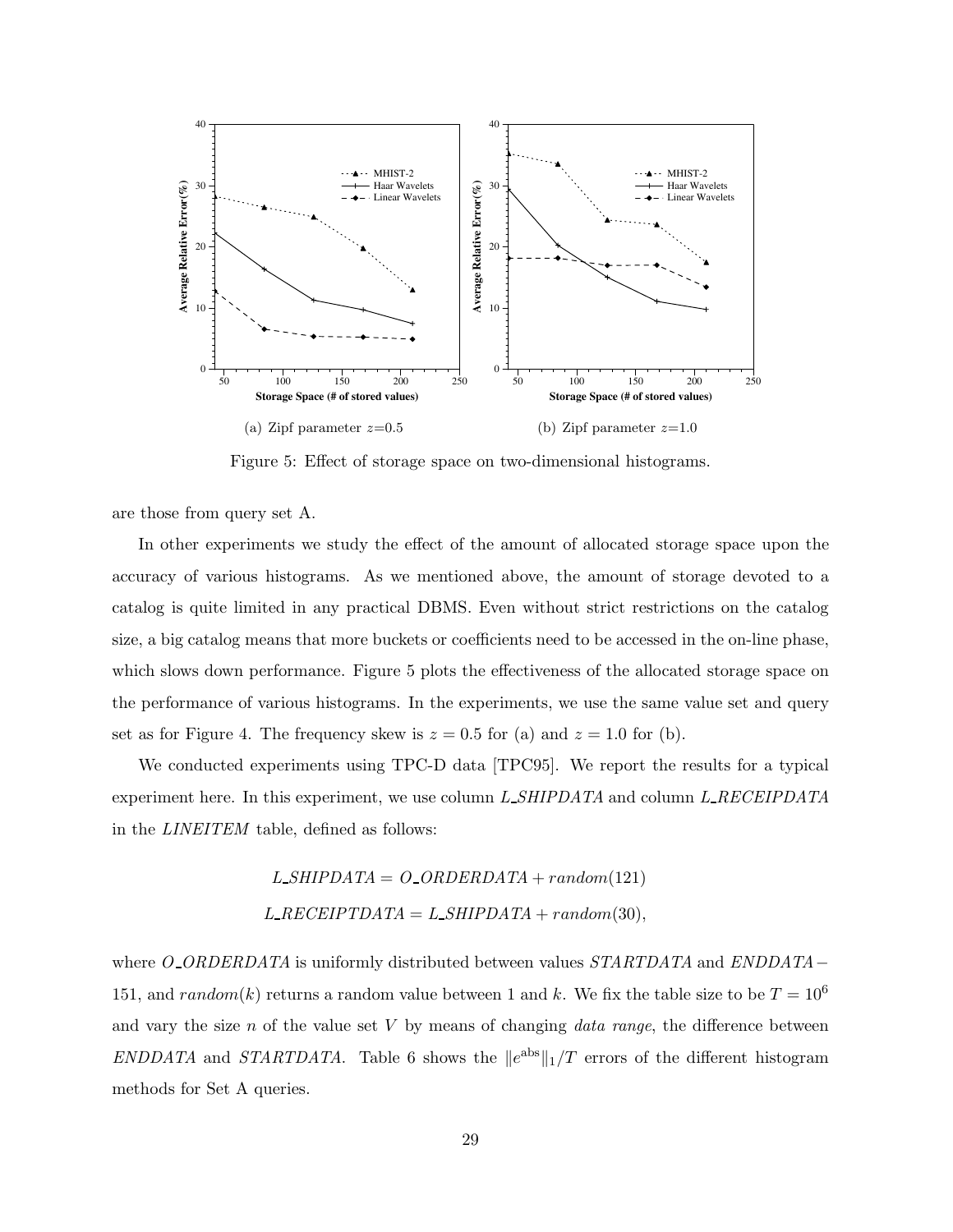## **6 Conclusions**

In this paper we have proposed a method to build efficient and effective histograms using wavelet decomposition. Our histograms give improved performance for selectivity estimation compared with random sampling and previous histogram-based approaches. Ever since wavelet transformations were first used for selectivity estimation in the prelimary version of this paper [MVW98], there have been many interesting new developments in using wavelet-based techniques in databases and related applications [Wan99, VWI98, VW99, CGRS00, MVW00, GG02, NRS99, GKMS01, WVLP, DR, PM, MP03, BMW]. We conclude this paper by a brief summary on these new developments.

In [VWI98], a new method based on a logarithm transform is proposed to further reduce the relative errors in wavelet-based approximation. Experiments show that by applying the new method, we can achieve much better accuracy for the data considered in Section 5.

Besides selectivity estimation, an important application area for wavelet-based approximation techniques is On-Line Analytical Processing (OLAP) in data warehouses. Data warehouses can be extremely large, yet obtaining quick answers to queries is important. In many situations, obtaining the exact answer to an OLAP query is prohibitively expensive in terms of time and/or storage space. It can be advantageous to have fast, approximate query answers.

Selectivity estimation is completely internal to the database engine, and the quality (accuracy) of the approximation is observable by a user only indirectly in terms of the performance of the database system. Although a bad (inaccurate) estimation might cause a query to be executed slower, the engine still gives the correct query result. On the other hand, in OLAP applications, approximation plays a more direct role: the query result itself is an approximation. A bad estimation implies a query result with big error that might be unacceptable to a user. Therefore the nature and the quality of approximation become more salient.

Using the wavelet decomposition technique presented in this paper, Vitter and Wang initiate the study of answering OLAP queries approximately in [VW99]. In [VW99], they present novel methods that provide approximate answers to high-dimensional OLAP aggregation queries in massive sparse data sets in a time-efficient and space-efficient manner. The methods consist of I/O-efficient algorithms to construct an approximate and space-efficient representation of the underlying multidimensional data. In the on-line phase, each aggregation query can generally be answered using the compact representation in one  $I/O$  or a small number of  $I/Os$ , depending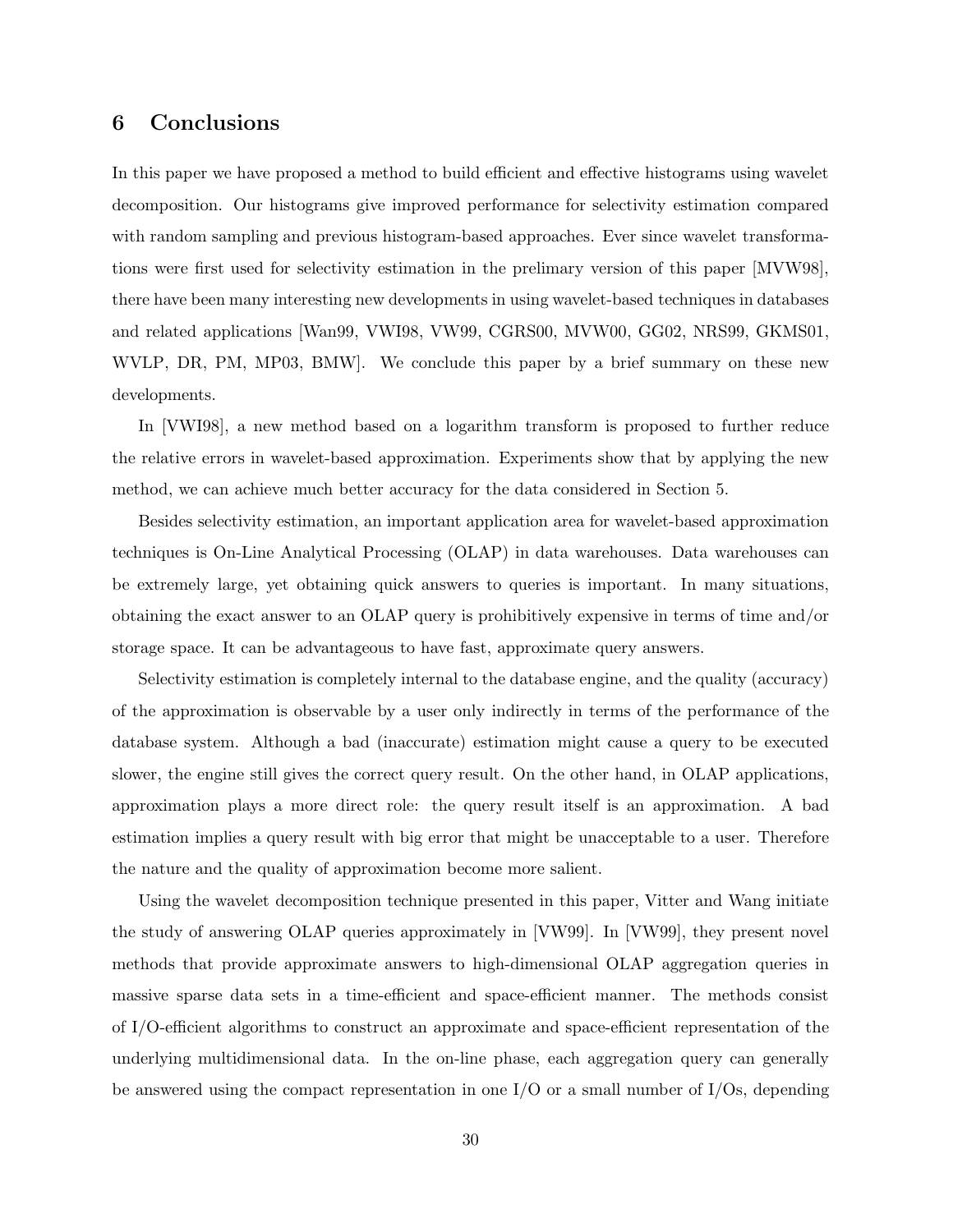upon the desired accuracy.

While [VW99] mainly addresses multidimensional range-sum queries on a data cube, Chakrabarti et al. extend the use of multi-dimensional wavelets as an effective tool for general-purpose approximate query processing in [CGRS00].

In this paper, we have shown that wavelet-based histograms provide more accurate selectivity estimation answer than random sampling and traditional histogram methods. Since our histograms are built by a nontrivial mathematical procedure, namely, wavelet transformation, it is hard to maintain the accuracy of the wavelet-based histograms when the underlying data distribution changes over time. In particular, simple techniques, such as split and merge, which works well for traditional equi-depth histograms, and updating a fixed set of wavelet coefficients, are not suitable here.

In [MVW00], Matias et al. propose a novel approach based upon probabilistic counting and sampling to maintain wavelet-based histograms and compact data cubes with very little online time and space costs. The accuracy of the method is robust to changing data distributions, and we can get a considerable improvement over previous methods for updating transform-based histograms. A very nice feature of the method is that it can be extended naturally to maintain multidimensional wavelet-based histograms, while traditional multidimensional histograms can be less accurate and prohibitively expensive to build and maintain.

Wavelet-based techniques have also been widely used in data mining [LLZO02] and references therein. In [GKMS01], wavelet technique is used to compute small space representations of massive data streams.

Even though the work in [VW99] and [CGRS00] has demonstrated the effectiveness of wavelet decomposition in reducing large amounts of data to compact set wavelet coefficients that can be used to provide fast and reasonably accurate approximate answers to queries, a major criticism of such techniques is that unlike, for example, random sampling, they do not provide informative error guarantees on the accuracy of individual approximate answers. In [GG02], Garofalakis et al. introduce probabilistic wavelet synopses, the first wavelet-based data reduction technique with guarantees on the accuracy of individual approximate answers.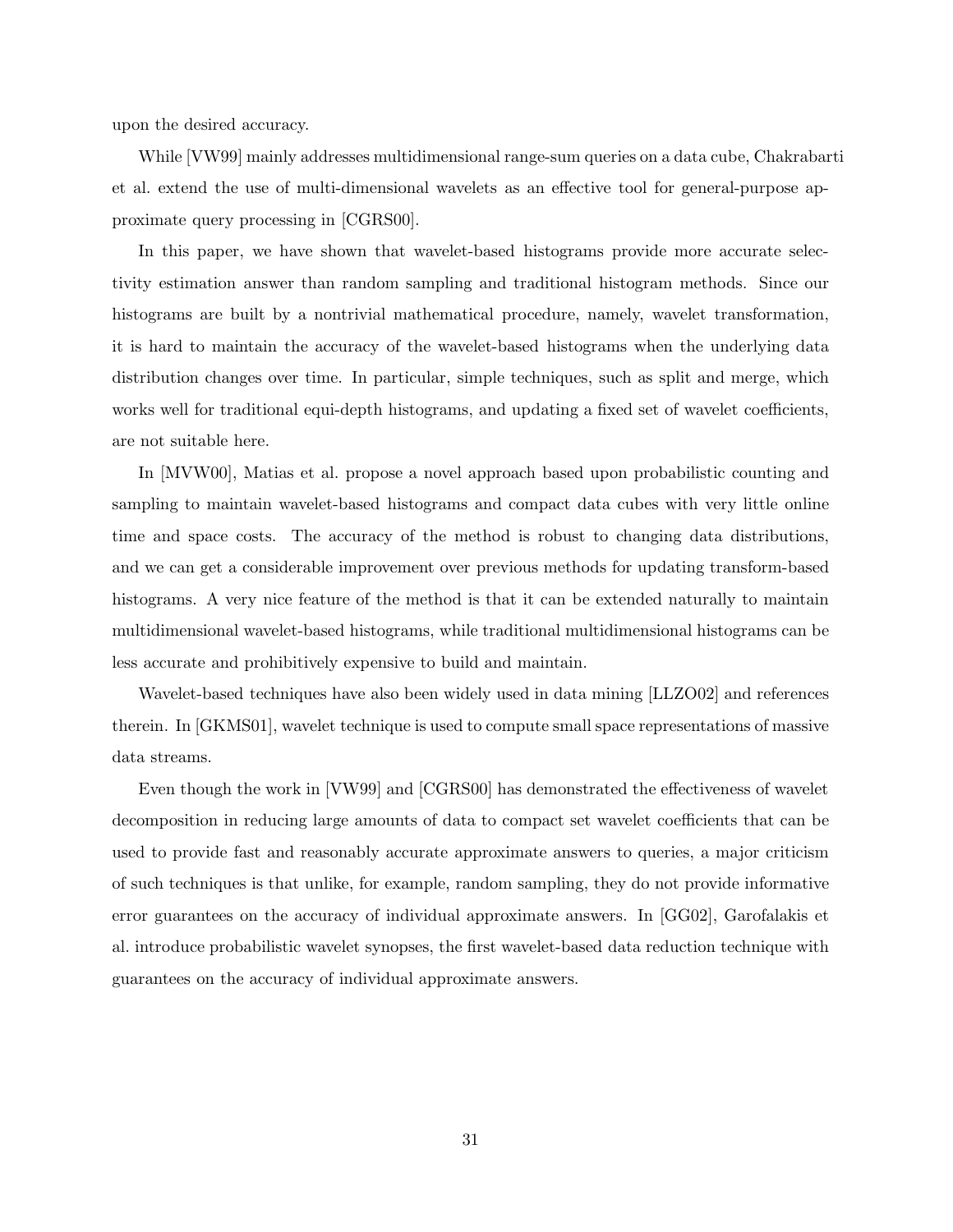# **References**

- [BMW] C. Barillon, Y. Matias, and M. Wang. Wavelet-based histograms for selectivity estimation: a systematic study.
- [Bur] U.S. Census Bureau. Census bureau databases. The online data are available on the web at http://www.census.gov/.
- [CGRS00] Kaushik Chakrabarti, Minos N. Garofalakis, Rajeev Rastogi, and Kyuseok Shim. Approximate query processing using wavelets. In *VLDB 2000, Proceedings of 26th International Conference on Very Large Data Bases, September 10-14, 2000, Cairo, Egypt*, pages 111–122. Morgan Kaufmann, 2000.
- [Chr83] S. Christodoulakis. Estimating block transfers and join results. In *Proceedings of the 1983 ACM SIGMOD International Conference on Management of Data*, pages 40–50, 1983.
- [Don92] D. L. Donoho. Unconditional bases are optimal bases for data compression and statistical estimation. Technical report, Department of Statistics, Stanford University, 1992.
- [DR] Antonios Deligiannakis and Nick Roussopoulos. Extended wavelets for multiple measures. In *Proceedings of the 2003 ACM SIGMOD International Conference on Management of Data, San Diego, California, USA, June 9-12, 2003*, pages 229–240.
- [FM85] P. Flajolet and G. N. Martin. Probabilistic counting algorithms for data base applications. *Journal of Computer and System Sciences*, 31:182–209, 1985.
- [GG81] E. Gelenbe and D. Gardy. The size of projection of relations satisfying a functional dependency. In *Proceedings of the 1981 International Conference on Very Large Databases*, pages 325–333, 1981.
- [GG02] Minos N. Garofalakis and Phillip B. Gibbons. Wavelet synopses with error guarantees. In *SIGMOD 2002, Proceedings ACM SIGMOD International Conference on Management of Data, June 3-6, 2002, Madison, Wisconsin, USA*. ACM Press, 2002.
- [GKMS01] Anna C. Gilbert, Yannis Kotidis, S. Muthukrishnan, and Martin Strauss. Surfing wavelets on streams: One-pass summaries for approximate aggregate queries. In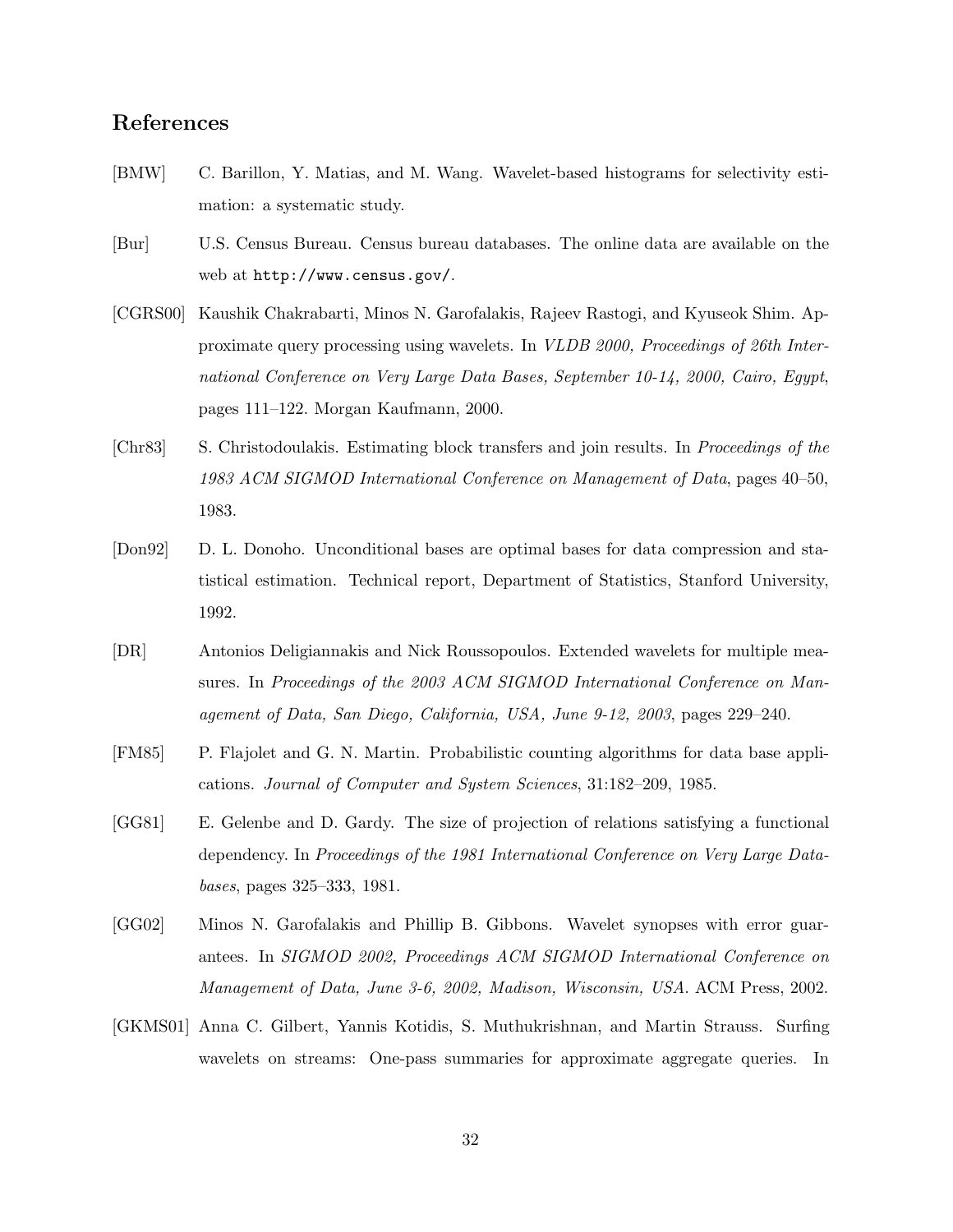*VLDB 2001, Proceedings of 27th International Conference on Very Large Data Bases, September 11-14, 2001, Roma, Italy*. Morgan Kaufmann, 2001.

- [GM98] P. B. Gibbons and Y. Matias. New sampling-based summary statistics for improving approximate query answers. In *Proceedings of the 1998 ACM SIGMOD International Conference on Management of Data*, Seattle, WA, June 1998.
- [GMP97] P. B. Gibbons, Y. Matias, and V. Poosala. Fast incremental maintenance of approximate histograms. In *Proceedings of the 1997 International Conference on Very Large Databases*, Athens, Greece, August 1997.
- [HAMS97] C.-T. Ho, R. Agrawal, N. Megiddo, and R. Srikant. Range queries in OLAP data cubes. In *Proceedings of the 1997 ACM SIGMOD International Conference on Management of Data*, Tucson, AZ, May 1997.
- [HS92] P. Haas and A. Swami. Sequential sampling procedures for query size estimation. In *Proceedings of the 1992 ACM SIGMOD International Conference on Management of Data*, 1992.
- [HS95] P. Haas and A. Swami. Sampling-based selectivity for joins using augmented frequent value statistics. In *Proceedings of the 1995 ACM SIGMOD International Conference on Management of Data*, March 1995.
- [LLZO02] T. Li, Q. Li, S. Zhu, and M. Ogihara. A survey on wavelet applications in data mining. *SIGKDD Explorations*, 4(2):49–68, 2002.
- [LN85] R. Lipton and J. Naughton. Query size estimation by adaptive sampling. *J. of Comput. Sys. Sci.*, 51:18–25, 1985.
- [LNS90] R. Lipton, J. Naughton, and D. Schneider. Practical selectivity estimation through adaptive sampling. In *Proceeding of the 1990 ACM SIGMOD International Conference on Management of Data*, pages 1–11, 1990.
- [MD88] M. Muralikrishna and D. J. DeWitt. Equi-depth histograms for estimating selectivity factors for multi-dimensional queries. In *Proceedings of the 1988 ACM SIGMOD International Conference on Management of Data*, pages 28–36, 1988.
- [MP03] Y. Matias and L. Portman. Workload-based wavelet synopses. Technical report, 2003.
- [MVW98] Y. Matias, J. S. Vitter, and M. Wang. Wavelet-based histograms for selectivity es-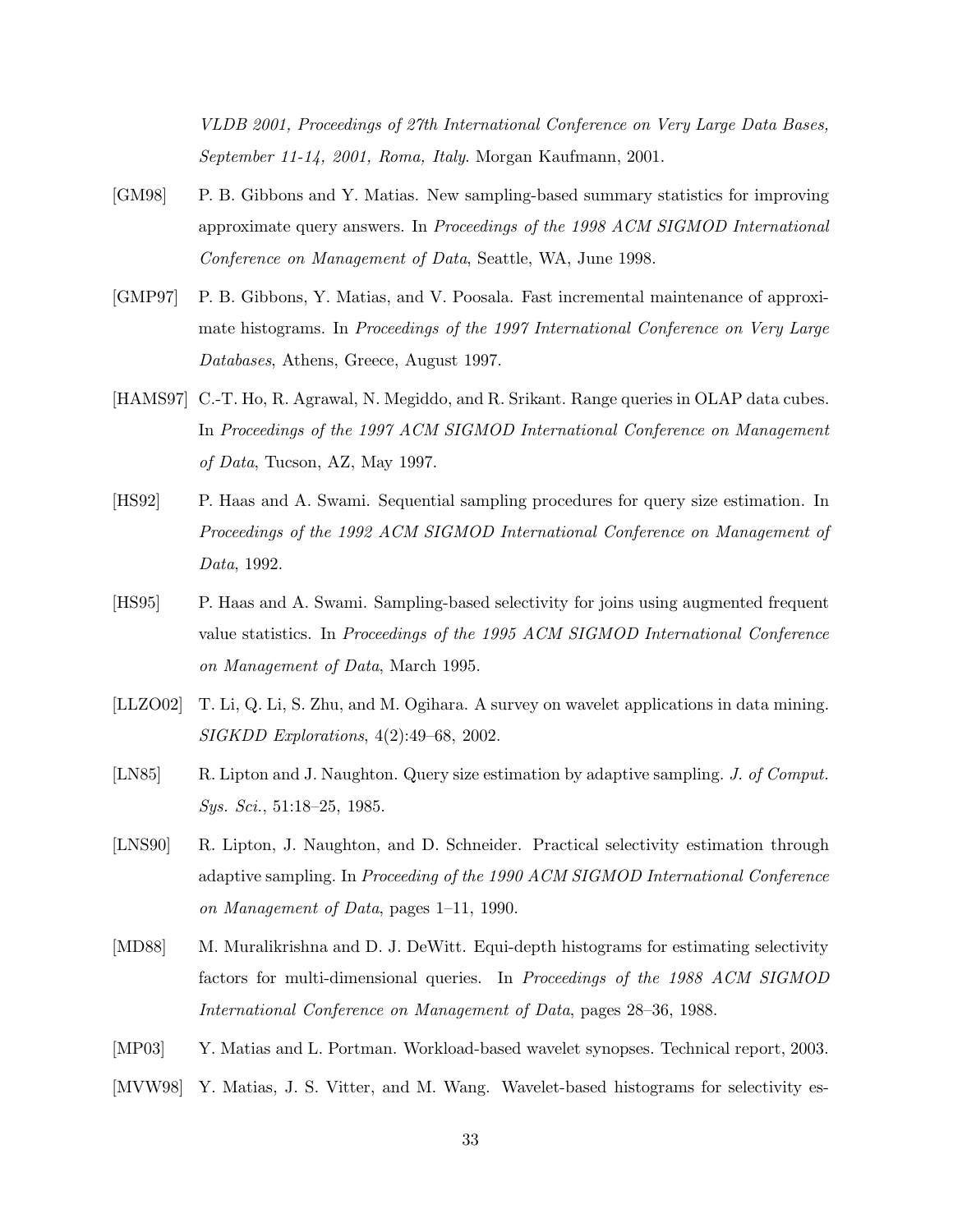timation. In *Proceedings of the 1998 ACM SIGMOD International Conference on Management of Data*, pages 448–459, Seattle, WA, June 1998.

- [MVW00] Yossi Matias, Jeffrey Scott Vitter, and Min Wang. Dynamic maintenance of waveletbased histograms. In *VLDB 2000, Proceedings of 26th International Conference on Very Large Data Bases, September 10-14, 2000, Cairo, Egypt*, pages 101–110. Morgan Kaufmann, 2000.
- [NRS99] Apostol Natsev, Rajeev Rastogi, and Kyuseok Shim. Walrus: A similarity retrieval algorithm for image databases. In *SIGMOD 1999, Proceedings ACM SIGMOD International Conference on Management of Data, June 1-3, 1999, Philadelphia, Pennsylvania, USA*, pages 395–406. ACM Press, 1999.
- [PI97] V. Poosala and Y. E. Ioannidis. Selectivity estimation without the attribute value independence assumption. In *Proceedings of the 1997 International Conference on Very Large Databases*, Athens, Greece, August 1997.
- [PIHS96] V. Poosala, Y. E. Ioannidis, P. J. Haas, and E. Shekita. Improved histograms for selectivity estimation of range predicates. In *Proceedings of the 1996 ACM SIGMOD International Conference on Management of Data*, Montreal, Canada, May 1996.
- [PM] Ivan Popivanov and Renee J. Miller. Similarity search over time-series data using wavelets. In *Proceedings of the 18th International Conference on Data Engineering (ICDE'02) February 26 - March 01, 2002 San Jose, California*, pages 212–224.
- [Poo97a] V. Poosala. *Histogram-Based Estimation Techniques in Database Systems*. Ph. D. dissertation, University of Wisconsin-Madison, 1997.
- [Poo97b] V. Poosala. Personal communication, 1997.
- [PSC84] G. Piatetsky-Shapiro and C. Connell. Accurate estimation of the number of tuples satisfying a condition. In *Proceedings of the 1984 ACM SIGMOD International Conference on Management of Data*, pages 256–276, 1984.
- [SAC+79] P. G. Selinger, M. M. Astrahan, D. D. Chamberlin, R. A. Lorie, and T. G. Price. Access path selection in a relational database management system. In *Proceedings of the 1979 ACM SIGMOD International Conference on Management of Data*, pages 23–34, 1979.